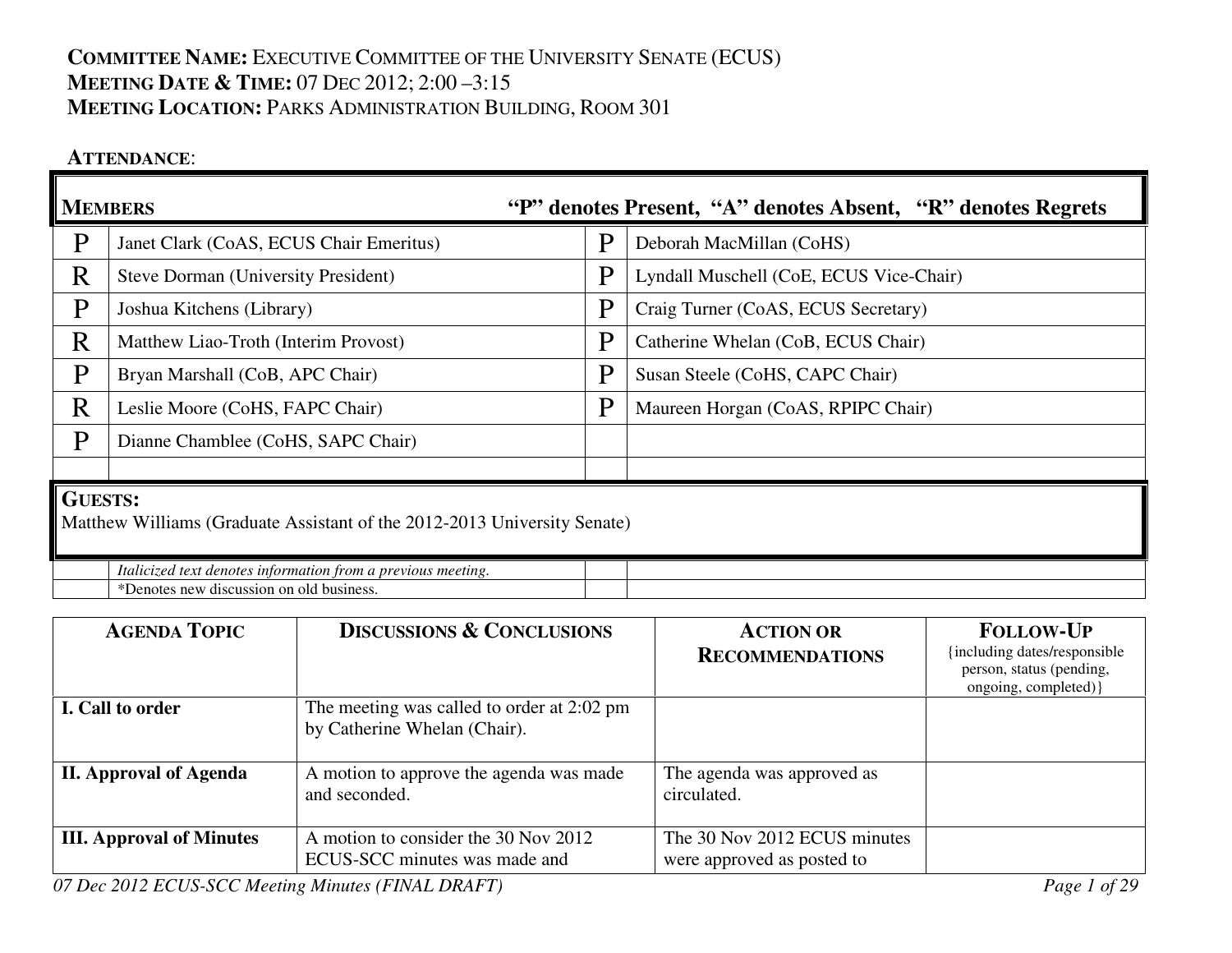|                                                              | seconded. These minutes had been circulated<br>via email with one amendment made by<br>Matthew Liao-Troth to the Provost's Report<br>on the topic of Information Technology<br>consolidations. The minutes had been<br>subsequently posted to the minutes.gcsu.edu                                                                                                                                                                                                                                                                                                                                                       | minutes.gcsu.edu.                                                                                                                                                                                                                                                                                                                                                            |                                                                                                                                                                                                                                                                                                                                                                                               |
|--------------------------------------------------------------|--------------------------------------------------------------------------------------------------------------------------------------------------------------------------------------------------------------------------------------------------------------------------------------------------------------------------------------------------------------------------------------------------------------------------------------------------------------------------------------------------------------------------------------------------------------------------------------------------------------------------|------------------------------------------------------------------------------------------------------------------------------------------------------------------------------------------------------------------------------------------------------------------------------------------------------------------------------------------------------------------------------|-----------------------------------------------------------------------------------------------------------------------------------------------------------------------------------------------------------------------------------------------------------------------------------------------------------------------------------------------------------------------------------------------|
|                                                              | site as amended.                                                                                                                                                                                                                                                                                                                                                                                                                                                                                                                                                                                                         |                                                                                                                                                                                                                                                                                                                                                                              |                                                                                                                                                                                                                                                                                                                                                                                               |
| <b>IV. Reports</b>                                           |                                                                                                                                                                                                                                                                                                                                                                                                                                                                                                                                                                                                                          |                                                                                                                                                                                                                                                                                                                                                                              |                                                                                                                                                                                                                                                                                                                                                                                               |
| <b>President's Report</b>                                    | As President Dorman had extended regrets                                                                                                                                                                                                                                                                                                                                                                                                                                                                                                                                                                                 |                                                                                                                                                                                                                                                                                                                                                                              |                                                                                                                                                                                                                                                                                                                                                                                               |
|                                                              | and was unable to attend this meeting, there                                                                                                                                                                                                                                                                                                                                                                                                                                                                                                                                                                             |                                                                                                                                                                                                                                                                                                                                                                              |                                                                                                                                                                                                                                                                                                                                                                                               |
| <b>Steve Dorman</b>                                          | was no President's Report.                                                                                                                                                                                                                                                                                                                                                                                                                                                                                                                                                                                               |                                                                                                                                                                                                                                                                                                                                                                              |                                                                                                                                                                                                                                                                                                                                                                                               |
| <b>Provost's Report</b>                                      | As Interim Provost Liao-Troth had extended                                                                                                                                                                                                                                                                                                                                                                                                                                                                                                                                                                               |                                                                                                                                                                                                                                                                                                                                                                              |                                                                                                                                                                                                                                                                                                                                                                                               |
|                                                              | regrets and was unable to attend this meeting,                                                                                                                                                                                                                                                                                                                                                                                                                                                                                                                                                                           |                                                                                                                                                                                                                                                                                                                                                                              |                                                                                                                                                                                                                                                                                                                                                                                               |
| <b>Matthew Liao-Troth</b>                                    | there was no Provost's Report.                                                                                                                                                                                                                                                                                                                                                                                                                                                                                                                                                                                           |                                                                                                                                                                                                                                                                                                                                                                              |                                                                                                                                                                                                                                                                                                                                                                                               |
| <b>RPIPC</b> (Resources,                                     | <b>Shared Leave:</b> On this topic,                                                                                                                                                                                                                                                                                                                                                                                                                                                                                                                                                                                      | <b>Public Art Policy:</b> There was a                                                                                                                                                                                                                                                                                                                                        | Maureen Horgan and                                                                                                                                                                                                                                                                                                                                                                            |
| <b>Planning, and Institutional</b><br><b>Policy) Report-</b> | a. Toi Franks had reported at the 30<br>Nov 2012 RPIPC meeting that the<br>shared leave work group could not                                                                                                                                                                                                                                                                                                                                                                                                                                                                                                             | conversation among some of<br>those at this meeting to review<br>and clarify policy and procedural                                                                                                                                                                                                                                                                           | Catherine Whelan will<br>meet and consult with<br>relevant university                                                                                                                                                                                                                                                                                                                         |
| <b>Maureen Horgan</b>                                        | progress until it received a response<br>from Director of Human Resources,<br>Rod Kelly. Susan Allen invited Toi<br>Franks to a meeting that Susan had<br>scheduled with Rod Kelly.<br>Since the 30 Nov 2012 RPIPC<br>$\mathbf{b}$ .<br>meeting, Toi Franks has received<br>feedback from Rod Kelly. In<br>addition, Rod sent the draft to a<br>colleague on USG staff for a review<br>against USG policy.<br>c. In short, the shared leave policy is<br>nearly ready for a final review by<br>RPIPC, after which it will likely be<br>proposed as a university policy for<br>consideration by the University<br>Senate. | aspects of the current drafts. This<br>conversation culminated with an<br>agreement that Catherine Whelan<br>and Maureen Horgan will meet<br>and consult relevant university<br>personnel as they deem necessary<br>to attempt to finalize the draft of<br>the public art policy as well as<br>the procedural recommendations<br>that will accompany the proposed<br>policy. | personnel as they<br>deem necessary to<br>attempt to finalize the<br>draft of the public art<br>policy as well as the<br>procedural<br>recommendations that<br>will accompany the<br>proposed policy.<br>Maureen Horgan will<br>consult with Kirk<br>Armstrong to attempt<br>to finalize the draft of<br>recommendations of<br>the RPIPC smoking<br>enforcement task<br>force, and submit the |
|                                                              | <b>Public Art Policy:</b> On this topic,<br>2.<br>a. Many drafts have been circulated                                                                                                                                                                                                                                                                                                                                                                                                                                                                                                                                    |                                                                                                                                                                                                                                                                                                                                                                              | final draft to Catherine<br>Whelan, so that the                                                                                                                                                                                                                                                                                                                                               |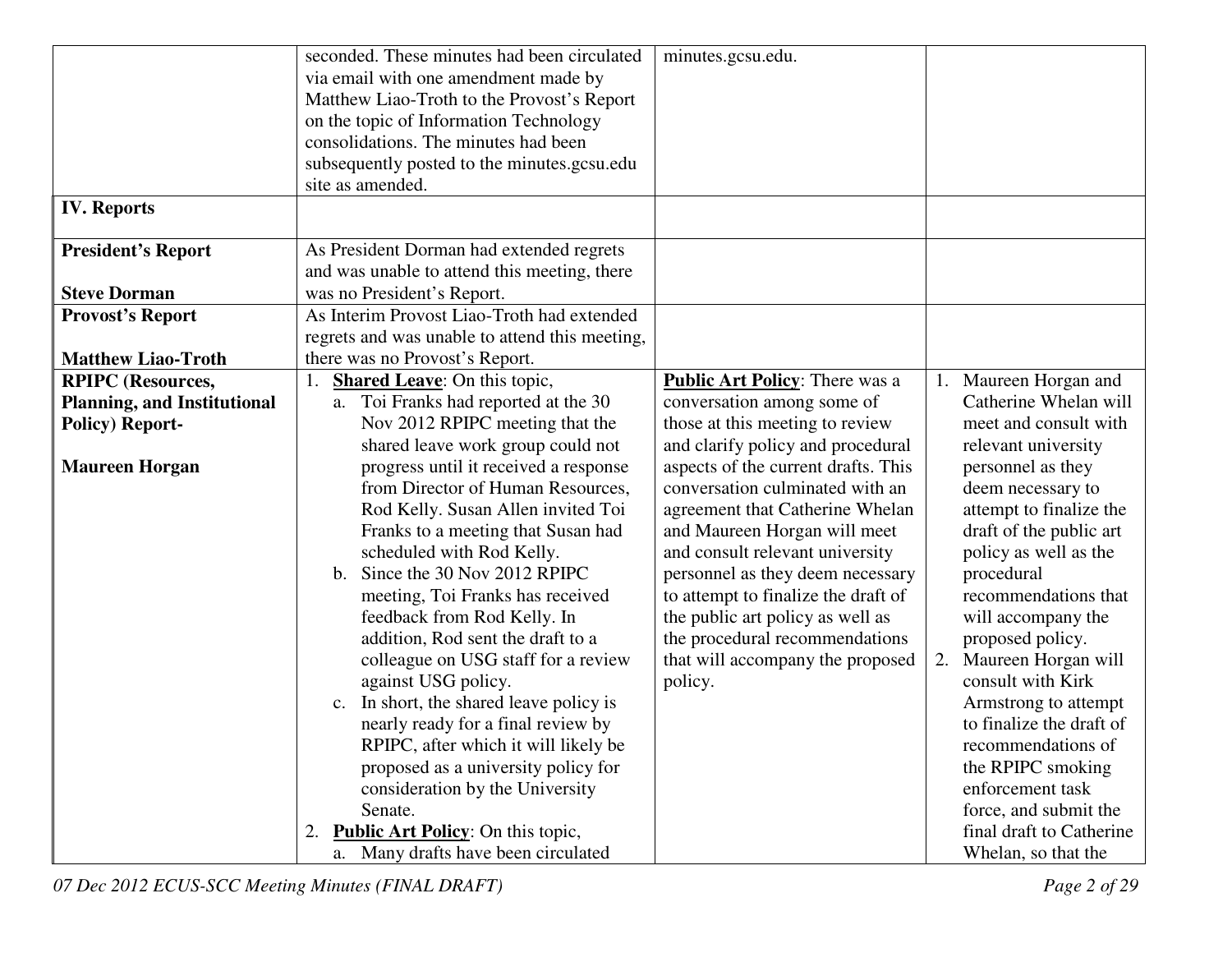|                              | among RPIPC, Art Chair Bill Fisher,               | final draft can be          |
|------------------------------|---------------------------------------------------|-----------------------------|
|                              | University Architect Michael                      | distributed to relevant     |
|                              | Rickenbacker, and Interim Provost                 | university personnel.       |
|                              | Matthew Liao-Troth.                               | Catherine Whelan will<br>3. |
|                              | b. Among the points of conversation               | consult with relevant       |
|                              | have been clarifying the policy and               | university personnel to     |
|                              | procedural aspects of the drafts. In              | attempt to determine        |
|                              | addition, the composition of the                  | who might be the most       |
|                              | committee on public art within the                | appropriate individual      |
|                              | procedures is not yet finalized. Based            | (position) to list on the   |
|                              | on a review of public art policies and            | website as a point          |
|                              | procedures from other universities, it            | person for the smoking      |
|                              | is typical to include on the committee            | policy.                     |
|                              | a member representing grounds,                    |                             |
|                              | foundation, and a presidential                    |                             |
|                              | appointee, as well as a representative            |                             |
|                              | of the Art Department.                            |                             |
|                              | <b>Smoking Policy Enforcement:</b> On this,<br>3. |                             |
|                              | a. The most recent recommendations                |                             |
|                              | from the RPIPC task force led by                  |                             |
|                              | Kirk Armstrong have centered on                   |                             |
|                              | education and applying peer                       |                             |
|                              | pressure.                                         |                             |
|                              | b. A copy of the specific task force              |                             |
|                              | recommendations was circulated by                 |                             |
|                              | Maureen Horgan to all in attendance.              |                             |
|                              | There was a related matter of who<br>$c_{\cdot}$  |                             |
|                              | might be most appropriate individual              |                             |
|                              | (position) to list on the website as a            |                             |
|                              | point person for the smoking policy.              |                             |
| <b>SAPC (Student Affairs</b> | <b>Student Emergency Fund:</b>                    |                             |
| <b>Policy Report) –</b>      | a. SAPC consulted with Bill Doerr,                |                             |
|                              | Associate Vice President for                      |                             |
| <b>Dianne Chamblee</b>       | Development and Alumni Relations,                 |                             |
|                              | to confirm the existence of a student             |                             |
|                              | emergency fund.                                   |                             |
|                              | <b>Student Government Association</b><br>b.       |                             |
|                              | (SGA) is likely to do some sort of                |                             |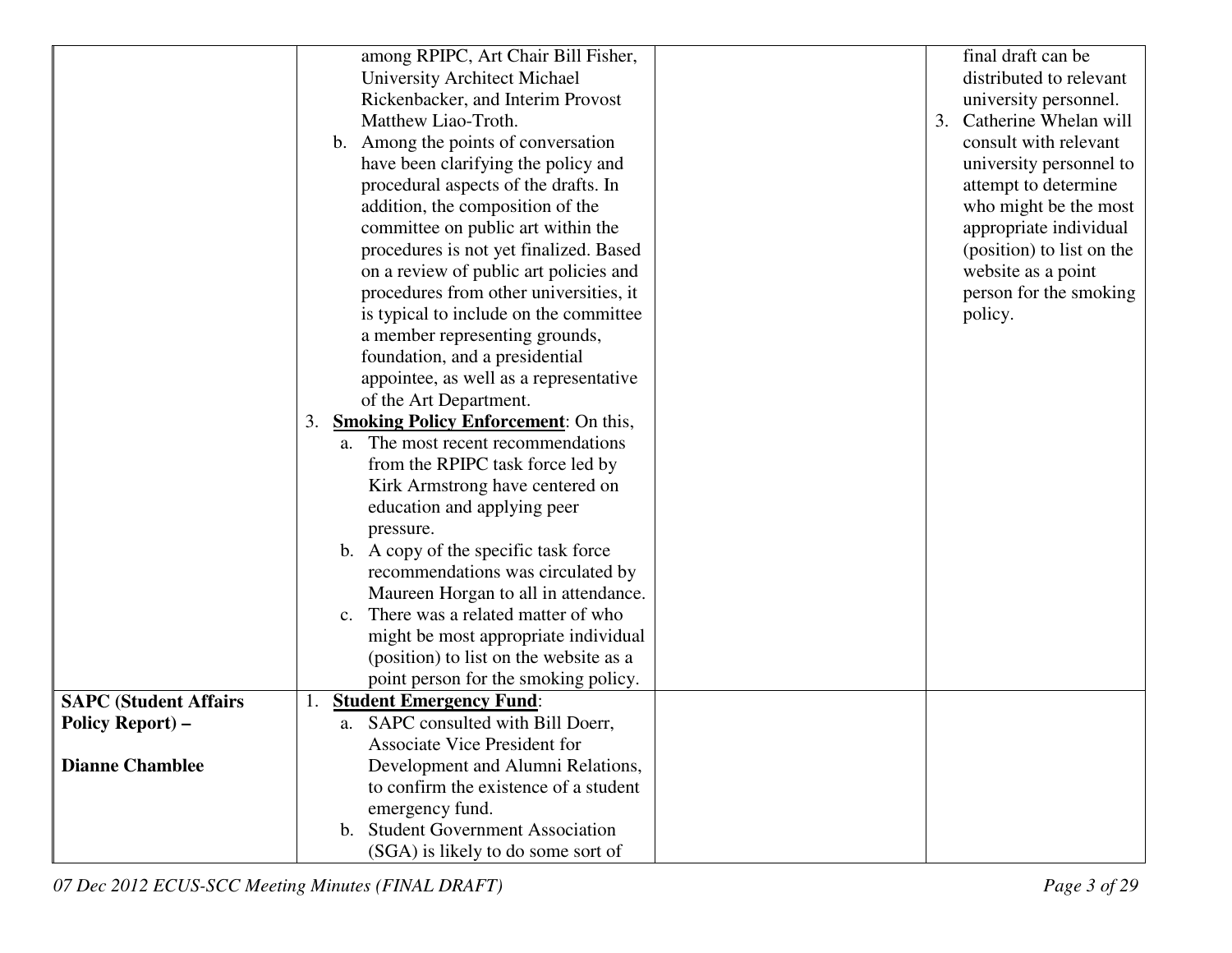|    |                | fundraiser (possibly a "rummage"       |  |
|----|----------------|----------------------------------------|--|
|    |                | sale").                                |  |
| 2. |                | <b>Box Office Books:</b>               |  |
|    |                | a. SAPC consulted with Kyle Cullars    |  |
|    |                | (Assistant Vice President of           |  |
|    |                | Auxiliary Services) and Lynda          |  |
|    |                | Grable (Director of University         |  |
|    |                | Bookstores) to clarify some            |  |
|    |                | concerns.                              |  |
|    |                | b. One concern was that not enough     |  |
|    |                | books were ordered for certain         |  |
|    |                | classes and it turned out the pounce   |  |
|    |                | students were not visible to the book  |  |
|    |                | store management throwing off their    |  |
|    |                | count. This issue has been resolved    |  |
|    |                | and should not occur again.            |  |
|    | $\mathbf{c}$ . | Another concern was that some of       |  |
|    |                | the faculty wanted students in their   |  |
|    |                | courses to be able to purchase and     |  |
|    |                | read textbooks prior to the beginning  |  |
|    |                | of the semester. It was pointed out    |  |
|    |                | that students can order resources      |  |
|    |                | from Box Office Books online in        |  |
|    |                | advance of classes starting.           |  |
|    |                | d. In summary, Kyle and Lynda were     |  |
|    |                | able to address all the concerns in a  |  |
|    |                | satisfactory manner.                   |  |
| 3. |                | <b>Athletic Report:</b>                |  |
|    |                | a. Ken Farr, Faculty Athletic          |  |
|    |                | Representative (FAR), attended the     |  |
|    |                | 30 Nov 2012 SAPC meeting, and          |  |
|    |                | provided an update on our student      |  |
|    |                | athletes.                              |  |
|    | $\mathbf{b}$ . | In particular, our athletes were quite |  |
|    |                | competitive academically with their    |  |
|    |                | counterparts attending schools in our  |  |
|    |                | athletic conference (Peachbelt).       |  |
|    |                | 4. Adderall Abuse: The residence hall  |  |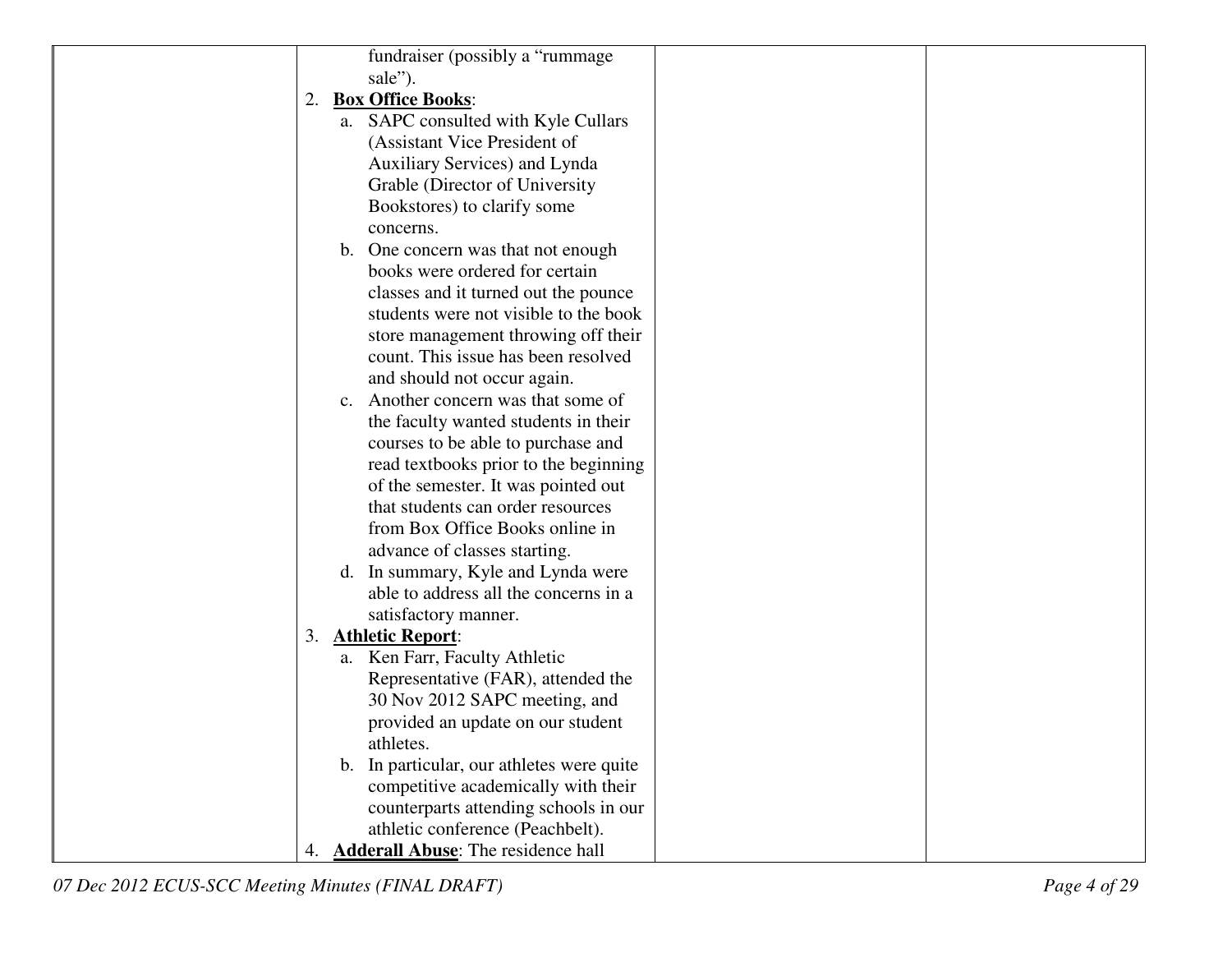|    | programs have been deferred until                      |  |
|----|--------------------------------------------------------|--|
|    | January 2013.                                          |  |
| 5. | <b>Military and International Students:</b>            |  |
|    | <b>Military:</b> A recognized student<br>а.            |  |
|    | organization (RSO) is being                            |  |
|    | considered. Bryan Marshall has                         |  |
|    | distributed a feeler to all eligible                   |  |
|    | students for this RSO and as yet has                   |  |
|    | received no responses.                                 |  |
|    | <b>International:</b> Doreen Sams is<br>$\mathbf{b}$ . |  |
|    | consulting with personnel in the                       |  |
|    | International Office to explore the                    |  |
|    | feasibility of reviving the adoptive                   |  |
|    | family practice.                                       |  |
|    | 6. Student Retention: In addition to asking            |  |
|    | "Why did you leave?" of students who                   |  |
|    | have transferred, seniors will be asked                |  |
|    | "Why did you stay?" The reasons for                    |  |
|    | students transferring have been quite                  |  |
|    | diverse, and there is hope that there may              |  |
|    | be more consistency in the responses                   |  |
|    | from the seniors who will be polled.                   |  |
|    | These surveys may provide guidance for                 |  |
|    | student retention efforts.                             |  |
|    | 7. Satellite Office (Counseling Services):             |  |
|    | At the 30 Nov 2012 SAPC meeting,                       |  |
|    | a. Bruce Harshbarger, Chief Student                    |  |
|    | Affairs Officer, indicated that there                  |  |
|    | was no plan to establish a satellite                   |  |
|    | office for counseling services on the                  |  |
|    | main campus.                                           |  |
|    | b. The Crisis Assessment, Response,                    |  |
|    | and Education (CARE) is available                      |  |
|    | to transport students needing some                     |  |
|    | counseling from the main campus to                     |  |
|    | the counseling services office on                      |  |
|    | west campus. Contact CARE by                           |  |
|    | phone for such transportation.                         |  |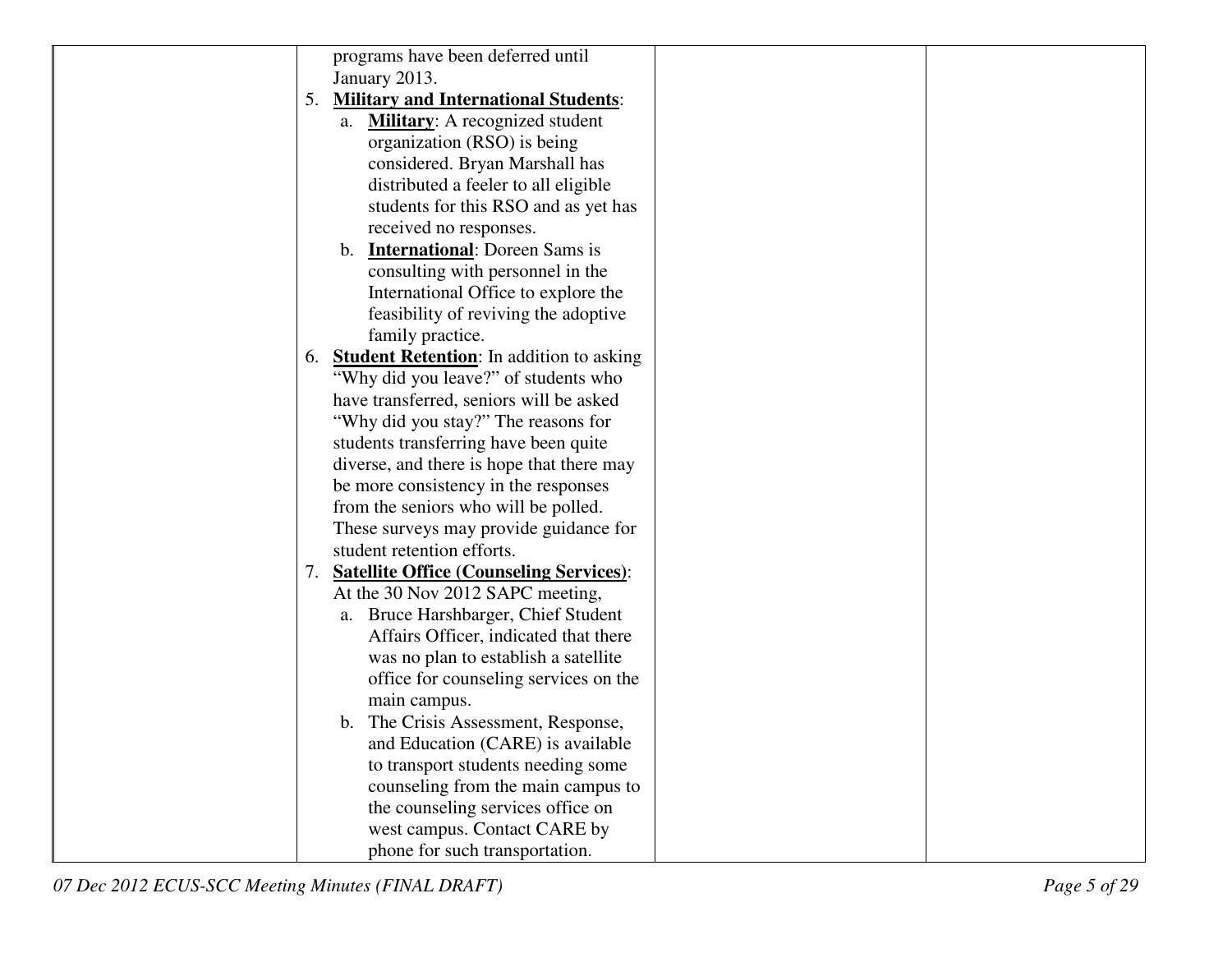| <b>APC (Academic Policy</b>      | All APC work groups are progressing on        |
|----------------------------------|-----------------------------------------------|
| Committee) Report-               | their respective initiatives. All is well for |
|                                  | APC.                                          |
| <b>Bryan Marshall</b>            |                                               |
| <b>CAPC</b> (Curriculum and      | <b>Motions:</b> We have two motions for       |
| <b>Assessment Policy</b>         | consideration by the University Senate at     |
| <b>Committee)</b> Report -       | its 18 Jan 2013 meeting. Specifically:        |
|                                  | a. Name Change for the Kinesiology            |
| <b>Susan Steele</b>              | Minor.                                        |
|                                  | b. Approval of the Post-Master's              |
|                                  | Family Nursing Practitioner (FNP)             |
|                                  | Certificate                                   |
|                                  | 2. Learning Outcomes for GC1Y/GC2Y:           |
|                                  | Subcommittee on the Core Curriculum           |
|                                  | (SoCC) will be developing a check sheet       |
|                                  | to track changes in learning outcomes for     |
|                                  | GC1Y and GC2Y courses.                        |
| <b>FAPC (Faculty Affairs</b>     | <b>Motion:</b> FAPC will propose a motion for |
| <b>Policy Committee) Report-</b> | University Senate consideration at its 18     |
|                                  | Jan 2013 meeting and seek endorsement         |
| <b>Catherine Whelan (for</b>     | of the recommended student opinion            |
| <b>Leslie Moore)</b>             | survey instruments - ETS SIR II and           |
|                                  | IDEA – they have reviewed. These are          |
|                                  | the student opinion survey instruments        |
|                                  | recommended for consideration by the          |
|                                  | 2011-2012 University Chairs Council           |
|                                  | work group.                                   |
|                                  | 2. Post-Tenure Review: Mike Rose was          |
|                                  | charged by FAPC to arrange a meeting of       |
|                                  | three members of the FAPC post-tenure         |
|                                  | review work group from 2010-2012 (Ken         |
|                                  | Farr, Mike Rose, Craig Turner) with           |
|                                  | Associate Provost Tom Ormond to               |
|                                  | discuss the review of the post-tenure         |
|                                  | review language in the Policies,              |
|                                  | Procedures and Practices Manual. This         |
|                                  | consultation will guide future work (if       |
|                                  | any) by FAPC on this matter.                  |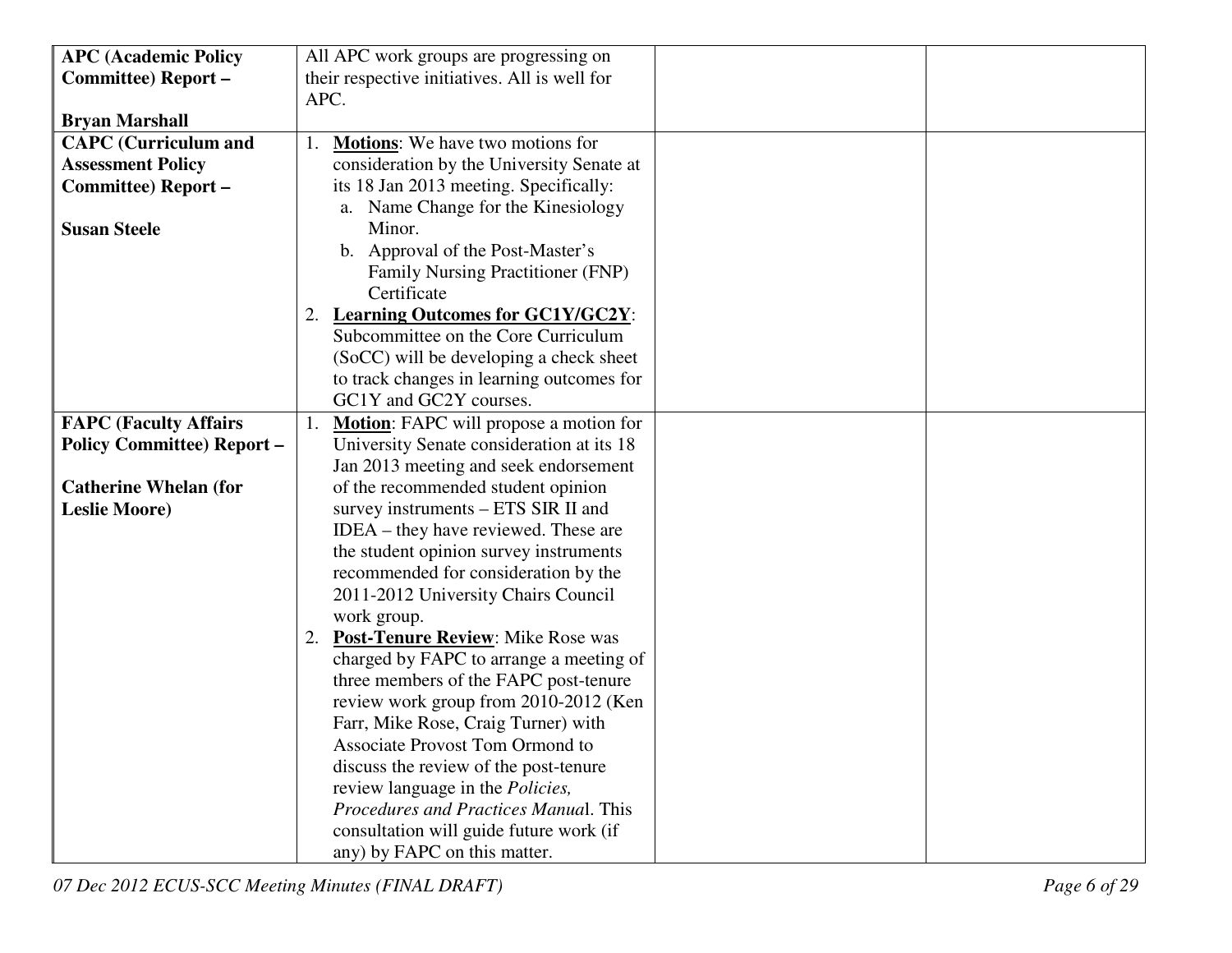|                                    | 3. | <b>Faculty Evaluation:</b> This topic was    |  |
|------------------------------------|----|----------------------------------------------|--|
|                                    |    | discussed at the FAPC meeting, and           |  |
|                                    |    | Leslie Moore will provide additional         |  |
|                                    |    | information at a future meeting.             |  |
|                                    |    | 4. Faculty Scholarship Awards: FAPC          |  |
|                                    |    | members discussed this topic and are         |  |
|                                    |    | asking the relevant faculty awards           |  |
|                                    |    | committee to invite nominations of a         |  |
|                                    |    | series of research articles published over   |  |
|                                    |    | one or more previous years in addition to    |  |
|                                    |    | nomination of article(s) published within    |  |
|                                    |    | the academic year of the award.              |  |
|                                    | 5. | <b>Final Exam Week:</b> FAPC discussed this  |  |
|                                    |    | topic and has some ideas on revisions for    |  |
|                                    |    | implementing final exams, and intends to     |  |
|                                    |    | share these proposed revisions with those    |  |
|                                    |    | university personnel who are in a position   |  |
|                                    |    | to make revisions.                           |  |
| <b>ECUS</b> (Executive             |    | <b>Broadcast University Senate Meetings:</b> |  |
| <b>Committee of the University</b> |    | At its 30 Nov 2012 meeting, the members      |  |
| Senate)                            |    | of ECUS have agreed to implement the         |  |
|                                    |    | broadcasting of meeting of the University    |  |
| <b>Catherine Whelan</b>            |    | Senate in the Spring 2013 semester.          |  |
|                                    |    | The logistics may not be in place in<br>a.   |  |
|                                    |    | time for the 18 Jan 2013 meeting, but        |  |
|                                    |    | the meetings in February, March, and         |  |
|                                    |    | April will be available as broadcasts        |  |
|                                    |    | to the university community.                 |  |
|                                    |    | b. Catherine Whelan and possibly             |  |
|                                    |    | Matthew Williams (Graduate                   |  |
|                                    |    | Assistant of the 2012-2013 University        |  |
|                                    |    | Senate) will consult with the relevant       |  |
|                                    |    | personnel in University Television to        |  |
|                                    |    | arrange the details.                         |  |
|                                    |    | 2. Attendance Check: Catherine Whelan        |  |
|                                    |    | reviewed the attendance report of the        |  |
|                                    |    | university senate and has followed up        |  |
|                                    |    | with some of the individuals who had not     |  |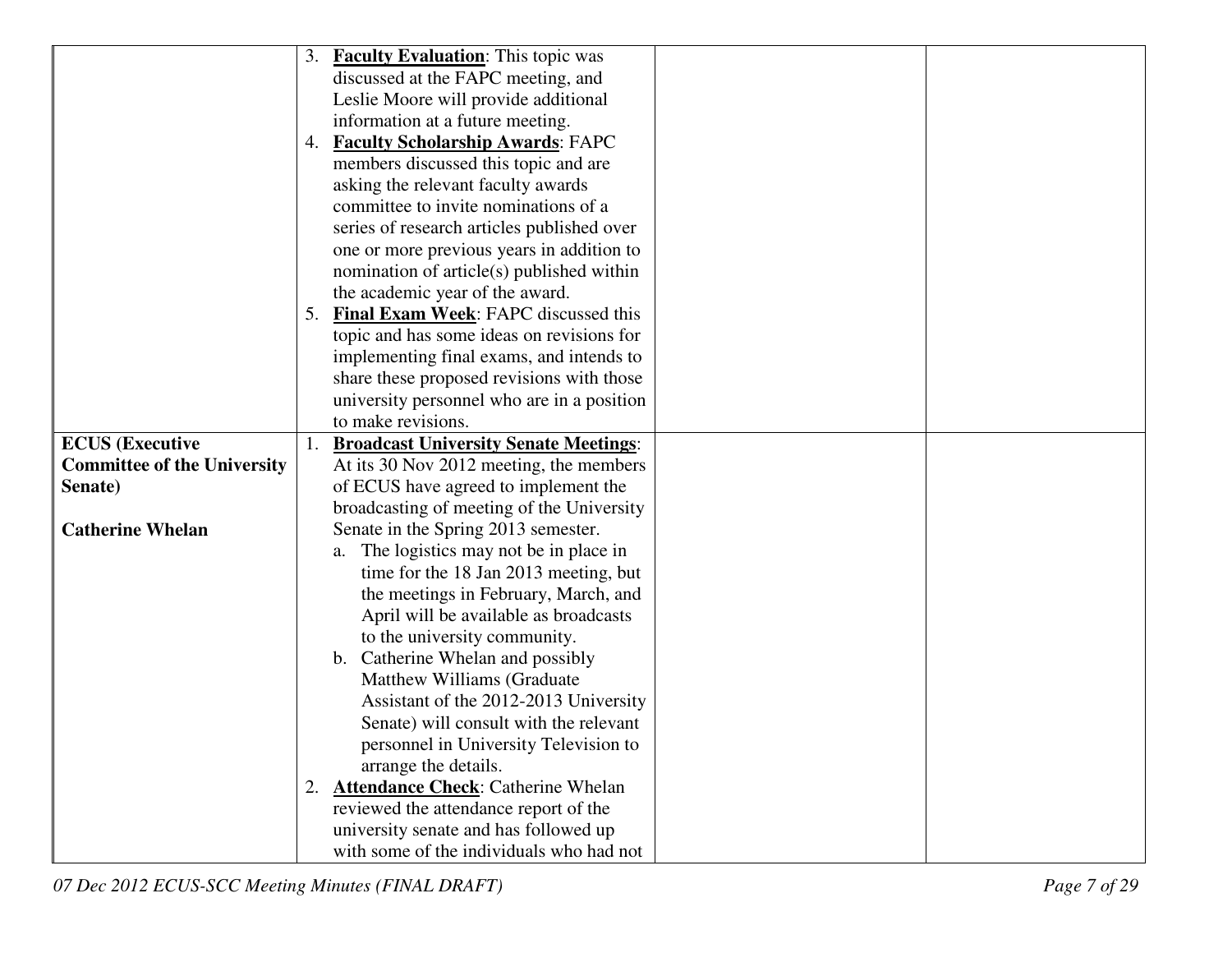| been in attendance of all of the senate         |
|-------------------------------------------------|
| meetings. This follow-up was not a              |
| punitive measure but a consultation to see      |
| if there were things that could be done to      |
| ensure that such senators are able to           |
| attend future meetings. Catherine intends       |
| to consult with committee secretaries and       |
| do a similar follow-up with some of the         |
| committee members who have not been             |
| in attendance of all committee meetings.        |
| <b>Steering Items:</b> At its 30 Nov 2012<br>3. |
| meeting, the Interim Provost had sought         |
| guidance from ECUS on the steering of           |
| two items. Both were identified as APC          |
| items and are being formally steered to         |
| APC Chair Bryan Marshall for APC                |
| consideration. Each has a supporting            |
| $document - a hard copy of which was$           |
| shared with Bryan Marshall – and                |
| electronic copies are attached to these         |
| minutes as supporting documents. Bryan          |
| Marshall was invited to contact the             |
| Interim Provost (Matthew Liao-Troth)            |
| should APC require any clarifications on        |
| these items. These items are:                   |
| a. Proposed Revisions to the Summer             |
| <b>Academic Calendar</b> . The source of        |
| this proposal is the academic deans,            |
| and it is to bring more consistency in          |
| the summer terms having all three               |
| terms be four weeks in duration with            |
| a full term overlay over the twelve             |
| weeks. In addition, the proposal                |
| includes a pair of five week terms for          |
| use by College of Education cohorts             |
| who have post-planning and pre-                 |
| planning that usually prevents the              |
| delivery of courses to them in the first        |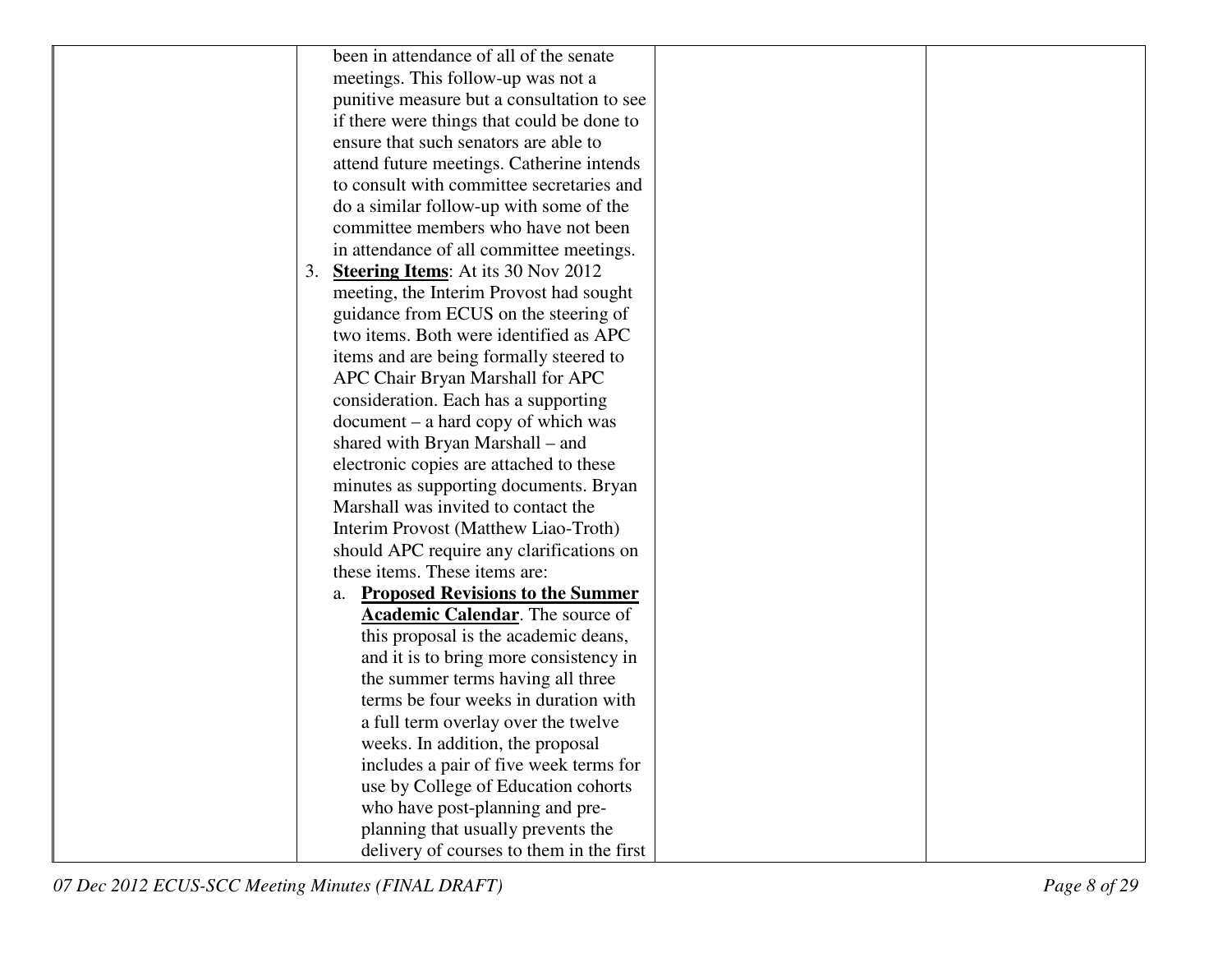|                                | (Maymester) and third (Summer II)              |  |
|--------------------------------|------------------------------------------------|--|
|                                |                                                |  |
|                                | summer terms.                                  |  |
|                                | <b>Midterm Grade Revision Proposal:</b><br>b.  |  |
|                                | The source of this proposal is Mike            |  |
|                                | Augustine (Director of the Center for          |  |
|                                | Student Success), and it is to replace         |  |
|                                | the single Unsatisfactory grade with a         |  |
|                                | menu of Unsatisfactory grades that             |  |
|                                | include the UA (unsatisfactory                 |  |
|                                | attendance), UG (unsatisfactory                |  |
|                                | $grade(s)$ ), UP (unsatisfactory               |  |
|                                | participation), UAGP (unsatisfactory           |  |
|                                | in multiple categories). The thought is        |  |
|                                | that the additional detail will assist in      |  |
|                                | focusing the interventions with                |  |
|                                | students who receive the grades of             |  |
|                                | Unsatisfactory when decorated with             |  |
|                                | category modifier.                             |  |
|                                | 4. <b>PPPM</b> : As the "new" software for the |  |
|                                | PPPM (Policies, Procedures and                 |  |
|                                | Practices Manual) has now been                 |  |
|                                | installed, Catherine Whelan intends to         |  |
|                                | coordinate with Mike Digby to identify         |  |
|                                | existing policies that require reformatting    |  |
|                                | to align with the existing policy template     |  |
|                                | in use by University Senate. Thus, the         |  |
|                                |                                                |  |
|                                | standing committees may receive some           |  |
|                                | reformatting requests during the Spring        |  |
|                                | 2013 semester. This was an informational       |  |
|                                | heads-up for the standing committee            |  |
|                                | chairs.                                        |  |
| <b>V.</b> Information Items    |                                                |  |
| Actions/Recommendations        |                                                |  |
|                                |                                                |  |
|                                | There were no information items on the         |  |
|                                | agenda of the 30 Nov 2012 ECUS meeting.        |  |
| <b>VI. Unfinished Business</b> |                                                |  |
| <b>Review of Action &amp;</b>  |                                                |  |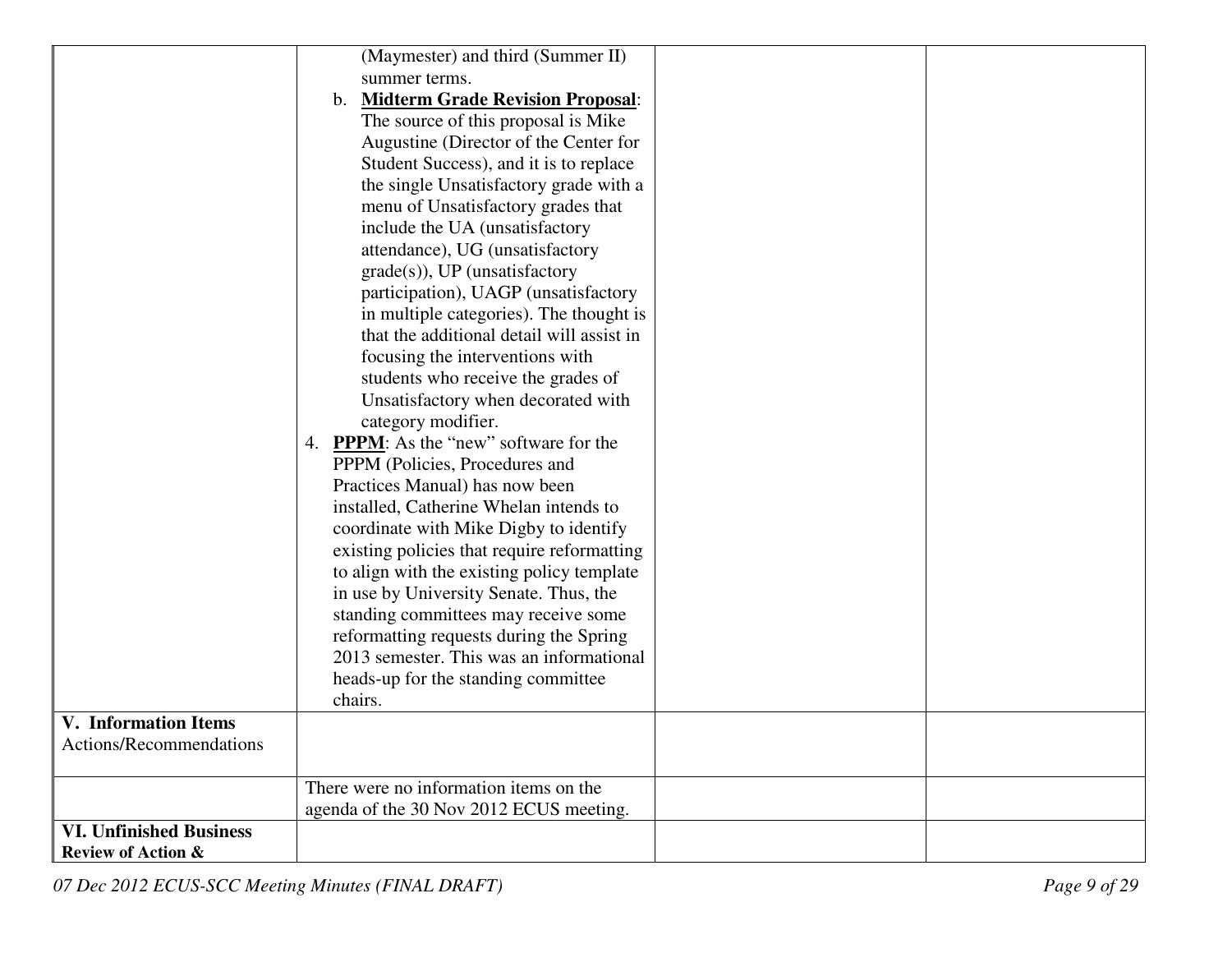| <b>Recommendations, Provide</b> |                                                 |                                   |                                           |
|---------------------------------|-------------------------------------------------|-----------------------------------|-------------------------------------------|
| updates (if any) to Follow-up   |                                                 |                                   |                                           |
|                                 |                                                 |                                   |                                           |
| <b>Broadcasting University</b>  | 28 Sep 2012:                                    | 28 Sep 2012:                      | 28 Sep 2012:                              |
| <b>Senate Meetings</b>          | The exploration of feasibility and desirability | There was general agreement       | 1. Catherine Whelan will                  |
|                                 | of making the viewing of a live broadcast of    | that                              | consult with university                   |
|                                 | meetings of the University Senate available     | a) implementation of this         | television personnel to                   |
|                                 | to the university community and requiring       | broadcasting should be            | inform deliberation.                      |
|                                 | authentication (with the existing CAS ID and    | contingent upon approval          | 2.<br>Josh Kitchens will                  |
|                                 | password if possible) to view these meetings    | by the University Senate.         | consult with IDEAS                        |
|                                 | was proposed for consideration.                 | b) more details regarding         | personnel to inform                       |
|                                 |                                                 | <i>implementation feasibility</i> | this deliberation.                        |
|                                 | 05 Oct 2012:                                    | were necessary before             | 3. Catherine Whelan will                  |
|                                 | Those present were provided a brief synopsis    | this proposal would be            | ensure that this topic                    |
|                                 | of the issue (see above). Catherine Whelan      | ready for possible                | is placed on the                          |
|                                 | indicated she would continue to gather more     | presentation to the               | tentative agenda of the                   |
|                                 | information to facilitate future deliberation   | University Senate. and            | 5 Oct 2012 ECUS-                          |
|                                 | on this matter and invited all present to       | that designated members           | SCC meeting.                              |
|                                 | "have a think" on this matter prior to the      | of the Executive                  |                                           |
|                                 | next ECUS-SCC meeting.                          | Committee should seek             | 05 Oct 2012                               |
|                                 |                                                 | this information                  | 1. Catherine Whelan will                  |
|                                 | 26 Oct 2012                                     | <b>Standing Committee</b><br>c)   | consult with university                   |
|                                 | 1. Josh Kitchens had consulted with Wesley      | Chairs should inform the          | television personnel to                   |
|                                 | Smith of IDEAS and Big Blue Button was          | conversation on this              | inform deliberation.                      |
|                                 | identified as one possible tool to              | matter and be consulted           | 2.<br>Josh Kitchens will                  |
|                                 | implement broadcasting meetings.                | at the 5 Oct 2012 ECUS-           | consult with IDEAS                        |
|                                 | 2. Debby MacMillan shared her experience        | SCC meeting.                      | personnel to inform                       |
|                                 | with Collaborate noting its features and        |                                   | this deliberation.                        |
|                                 | in particular its automation in archiving       | 26 Oct 2012                       | Catherine Whelan will<br>$\mathfrak{Z}$ . |
|                                 | the recording of a meeting.                     | 1. Josh Kitchens was asked to     | ensure that this topic                    |
|                                 | 3. It was noted that there was a fee for the    | follow-up with appropriate        | is placed on the                          |
|                                 | license for Collaborate and the present         | <b>IDEAS</b> personnel on the     | tentative agenda of a                     |
|                                 | licensing agreement expired at the              | details of using Big Blue         | future ECUS or                            |
|                                 | conclusion of the academic year. In             | Button as a broadcasting tool.    | ECUS-SCC meeting.                         |
|                                 | contrast, there was no cost in using the        | Among the details might be        |                                           |
|                                 | Big Blue Button software at this time.          | remote participation,             | 26 Oct 2012                               |
|                                 | There was general agreement to explore          | microphone logistics, and the     | 1. Catherine Whelan did                   |
|                                 | the feasibility of the free option (Big Blue    | automatic archiving that was      | consult with university                   |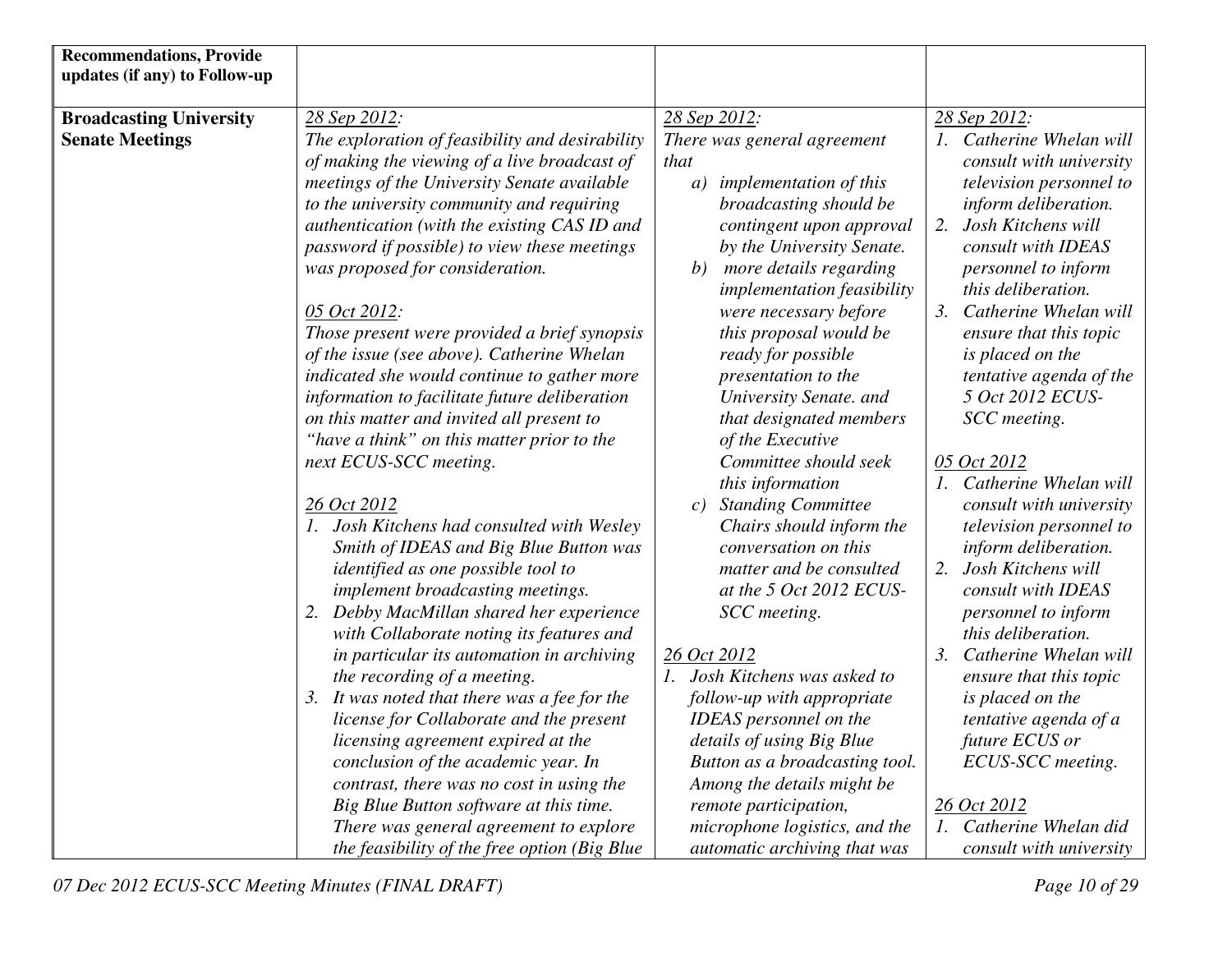| Button) before considering the tools for                                      | observed in the use of the<br>Collaborate tool |    | television personnel to                   |
|-------------------------------------------------------------------------------|------------------------------------------------|----|-------------------------------------------|
| broadcasting, like Collaborate, with<br>associated costs including licensing. |                                                | 2. | inform deliberation.<br>Josh Kitchens did |
| The issue of remote participation was<br>4.                                   |                                                |    | consult with IDEAS                        |
| identified as a facet for consideration in                                    | 30 Nov 2012                                    |    | personnel to inform                       |
| the continuing deliberation and selection                                     | 1. Catherine Whelan agreed to                  |    | this deliberation.                        |
| of a tool for broadcasting. Pros and cons                                     | consult with appropriate                       |    | 3. Catherine Whelan did                   |
| of remote participation and attendance                                        | University Television                          |    | place this topic on the                   |
| by university senators were briefly                                           | personnel to gather                            |    | tentative agenda of the                   |
| discussed with no clear committee                                             | information on the cost and                    |    | 26 Oct 2012 ECUS                          |
| consensus for or against remote                                               | feasibility of broadcasting                    |    | meeting.                                  |
| participation.                                                                | meetings of the University                     | 4. | Josh Kitchens will                        |
| 5. After additional conversation, there was                                   | Senate.                                        |    | continue to consult                       |
| general agreement to consider only audio                                      |                                                |    | with IDEAS personnel                      |
| in the broadcasting (and not video).                                          |                                                |    | for more information                      |
| From the experience of those in                                               |                                                |    | about Big Blue Button                     |
| attendance, the collecting of audio at                                        |                                                |    | (remote participation,                    |
| meetings was typically accomplished by                                        |                                                |    | microphone logistics,                     |
| having a microphone for the presenters                                        |                                                |    | automatic archiving,                      |
| and a second microphone for                                                   |                                                |    | etc.) to inform this                      |
| commentary and participation from the                                         |                                                |    | deliberation.                             |
| floor.                                                                        |                                                | 5. | Catherine Whelan                          |
| 6. There was general agreement that more                                      |                                                |    | will ensure that this                     |
| detailed information was needed on this                                       |                                                |    | item is placed on the                     |
| matter before making a commitment to                                          |                                                |    | tentative agenda of the                   |
| the implementation of the broadcasting.                                       |                                                |    | 2 Nov 2012 ECUS-                          |
|                                                                               |                                                |    | SCC meeting.                              |
| 02 Nov 2012                                                                   |                                                |    |                                           |
| Recently the proposal is for audio only with                                  |                                                |    | 30 Nov 2012                               |
| no video. Feedback from those present                                         |                                                |    | 1. Catherine Whelan did                   |
| (ECUS and SCC) was invited and welcomed                                       |                                                |    | place this item on the                    |
| by email. No particular feedback was offered                                  |                                                |    | agenda of the 02 Nov                      |
| at this meeting.                                                              |                                                |    | 2012 ECUS-SCC                             |
|                                                                               |                                                |    | meeting and also on                       |
| 30 Nov 2012                                                                   |                                                |    | the agenda of the 30                      |
| Conversation points included:                                                 |                                                |    | <b>Nov 2012 ECUS</b>                      |
| 1. Consultations with faculty colleagues at                                   |                                                |    | meeting.                                  |
| college meetings by some members of the                                       |                                                |    | Catherine Whelan will                     |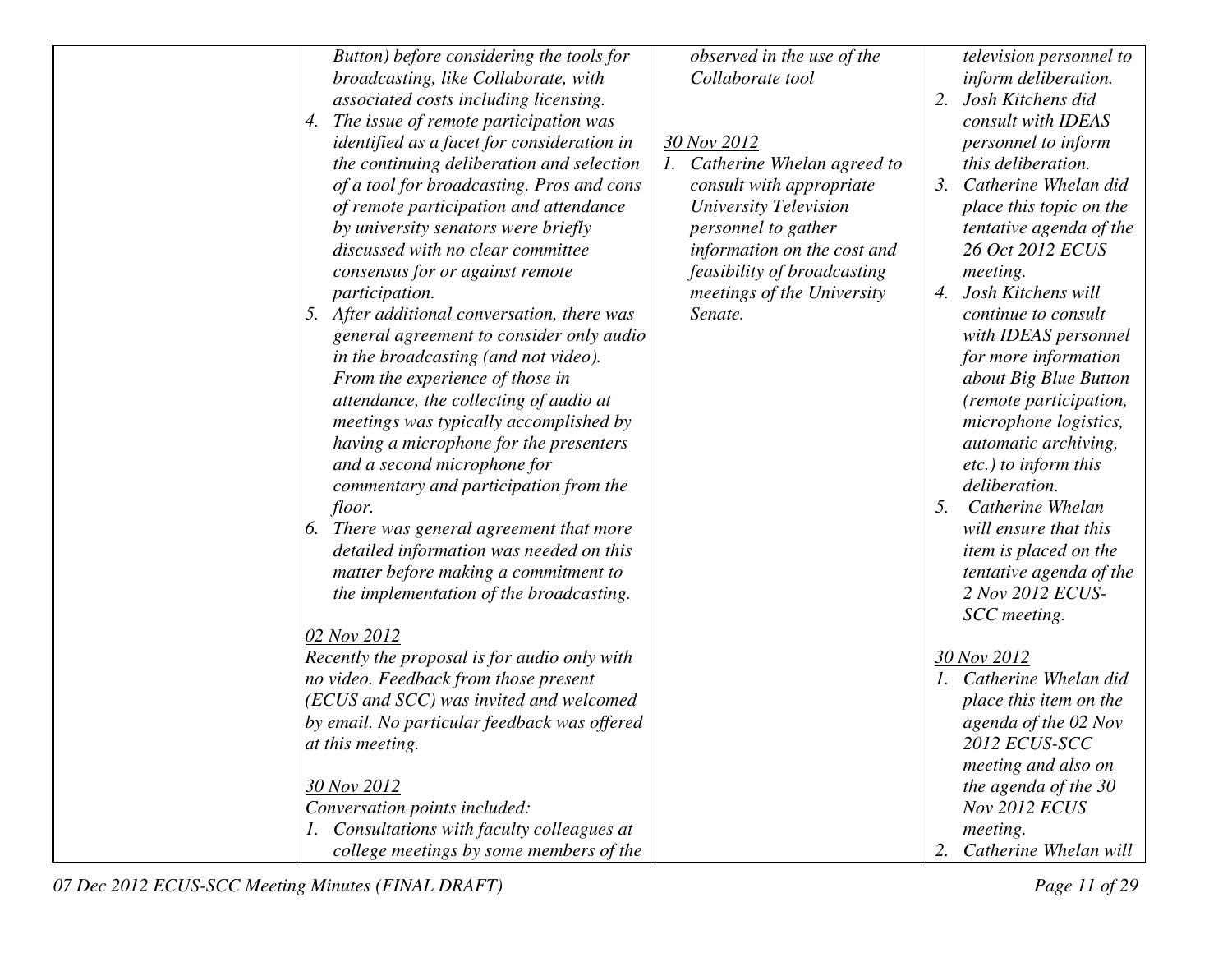|                                | Executive Committee had identified only     |                               | consult with                              |
|--------------------------------|---------------------------------------------|-------------------------------|-------------------------------------------|
|                                | a pair of faculty members who had           |                               | appropriate University                    |
|                                | explicitly indicated an interest in viewing |                               | Television personnel                      |
|                                | broadcasts of meetings of the University    |                               | to inform the ongoing                     |
|                                | Senate. Some concern was expressed of       |                               | deliberation on                           |
|                                | arranging for broadcasts if no              |                               | broadcasting senate                       |
|                                | anticipated audience was identified.        |                               | meetings.                                 |
|                                | There was another viewpoint expressed<br>2. |                               | Catherine Whelan will<br>$\mathfrak{Z}$ . |
|                                | by some members of the Executive            |                               | ensure that this topic                    |
|                                | Committee that if broadcasts were made      |                               | is placed on the                          |
|                                | available – either live and/or in delayed   |                               | tentative agenda of a                     |
|                                | form (such as a podcast perhaps) – an       |                               | future ECUS or                            |
|                                | audience would emerge. It was noted that    |                               | ECUS-SCC meeting.                         |
|                                | there could be a counter to monitor the     |                               |                                           |
|                                | number of times the broadcast / podcast     |                               | 07 Dec 2012                               |
|                                | of each meeting was viewed and that         |                               | 1. Catherine Whelan did                   |
|                                | continuation of the broadcasts might be     |                               | include this item in the                  |
|                                | linked to these access counts.              |                               | ECUS report at the 07                     |
|                                | There was general consensus by those<br>3.  |                               | Dec 2012 ECUS-SCC                         |
|                                | present to check into the feasibility and   |                               | meeting.                                  |
|                                | expense of broadcasting meetings of the     |                               |                                           |
|                                | university senate and to begin the          |                               |                                           |
|                                |                                             |                               |                                           |
|                                | broadcasting as early as February 2013      |                               |                                           |
|                                | (iffeasible).                               |                               |                                           |
|                                | 4. There was a suggestion to consider audio |                               |                                           |
|                                | only broadcasting versus audio and video    |                               |                                           |
|                                | broadcasting.                               |                               |                                           |
|                                | Some members who were present<br>5.         |                               |                                           |
|                                | conjectured that the viewers would likely   |                               |                                           |
|                                | have primary interest in the reports from   |                               |                                           |
|                                | the University President and Provost        |                               |                                           |
| <b>Policies Procedures and</b> | <u>28 Sep 2012</u>                          | 26 Oct 2012                   | 28 Sep 2012                               |
| <b>Practices Manual (PPPM)</b> | Catherine Whelan indicated that she would   | The PPPM Motion (26 Oct 2012) | Catherine Whelan will                     |
|                                | be meeting with Mike Digby to further talk  | was approved.                 | ensure that this topic is                 |
|                                | about the PPPM and would have more          |                               | placed on the tentative                   |
|                                | information to share after that meeting.    |                               | agenda of a future ECUS                   |
|                                |                                             |                               | or ECUS-SCC meeting.                      |
|                                | 26 Oct 2012                                 |                               |                                           |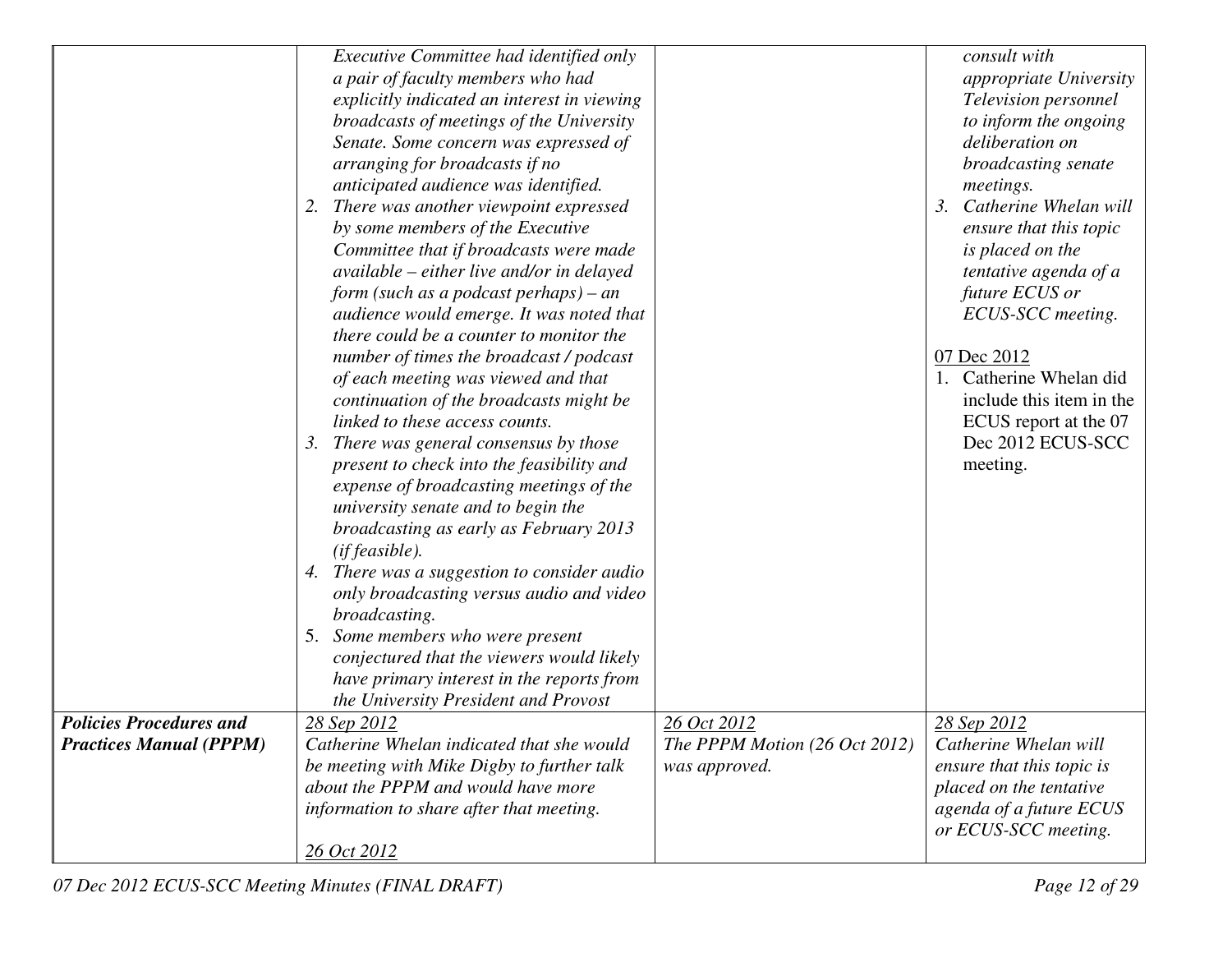|    | Catherine Whelan indicated that she had          | 26 Oct 2012                |
|----|--------------------------------------------------|----------------------------|
|    | recently met with Dr. Mike Digby to              | Catherine Whelan will      |
|    | discuss the next steps on the PPPM.              | inform Mike Digby of       |
| 2. | Mike Digby noted that he was charged to          | <b>PPPM Motion (26 Oct</b> |
|    | edit and not to rewrite. He considered           | 2012) authorizing him to   |
|    | this aspect when formulating the                 | implement their jointly    |
|    | proposed next steps (in item 3 below).           | proposed next steps on the |
|    | Some of the next steps correspond to             | PPPM.                      |
|    | edits (editorial changes), others are            |                            |
|    | rewrites (content changes) that would            |                            |
|    | require a review by other university             |                            |
|    | personnel or committees.                         |                            |
|    | 3. As the new software to manage the             |                            |
|    | PPPM was now in place, Catherine                 |                            |
|    | Whelan and Mike Digby had agreed to              |                            |
|    | propose the following as next steps:             |                            |
|    | a. <b>Restructuring</b> : Modifying the existing |                            |
|    | section titles to support better                 |                            |
|    | indexing and to make the PPPM more               |                            |
|    | user friendly with respect to the use            |                            |
|    | of the find / search function to locate          |                            |
|    | and identify existing policies,                  |                            |
|    | procedures, and practices.                       |                            |
|    | b. Reformatting Policy Statements:               |                            |
|    | Reformat the existing university                 |                            |
|    | policies that are in the PPPM, as                |                            |
|    | necessary, to align with the current             |                            |
|    | standardized university policy format            |                            |
|    | template. The current and                        |                            |
|    | reformatted versions will be referred            |                            |
|    | to ECUS for steering to itself or other          |                            |
|    | individuals and committees for                   |                            |
|    | <i>review. The review in this case would</i>     |                            |
|    | be asking if the reformatting modifies           |                            |
|    | the intent of the language that                  |                            |
|    | articulates the policy statement and             |                            |
|    | its associated procedures (if such               |                            |
|    | procedures exist).                               |                            |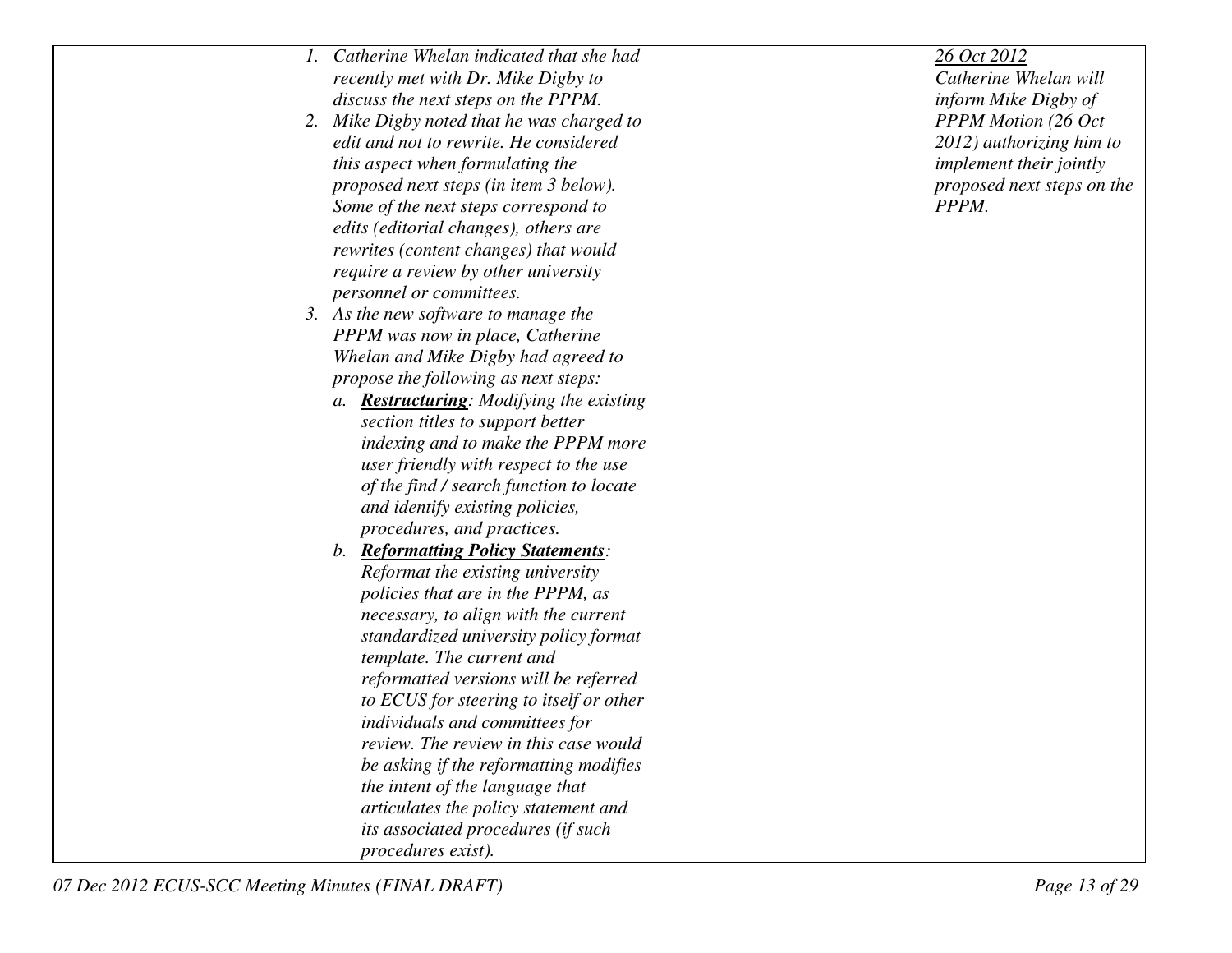| <b>Identifying / Resolving Conflicts:</b> In<br>$\mathcal{C}$ . |  |
|-----------------------------------------------------------------|--|
| some cases (such as Student Opinion                             |  |
| Surveys), there are multiple versions                           |  |
| of a policy statement that contain                              |  |
| conflicting information. In these                               |  |
| cases, the multiple versions will be                            |  |
| identified, collated, and referred to                           |  |
| ECUS for steering to the appropriate                            |  |
| individual or policy committee for                              |  |
| review and conflict resolution.                                 |  |
| <b>Authorizing Procedure / Practice:</b><br>d.                  |  |
| Some procedures and practices that                              |  |
| are included in the PPPM are dated                              |  |
| (inconsistent with perceived current                            |  |
| procedure and practice) and some do                             |  |
| not identify an individual (position)                           |  |
| responsible and authorized for their                            |  |
| maintenance. Such practices and                                 |  |
| procedures will be identified and                               |  |
| referred to ECUS for steering to the                            |  |
| appropriate individual or committee                             |  |
| for review.                                                     |  |
| 4. PPPM Motion (26 Oct 2012): A motion                          |  |
| To acknowledge the excellent work on the                        |  |
| PPPM by Dr. Mike Digby and authorize                            |  |
| him to take the proposed next steps, to                         |  |
| a. modify section titles to support better                      |  |
| indexing and facilitate the search/find                         |  |
| function of the PPPM                                            |  |
| b. coordinate the reformatting of                               |  |
| existing policy statements in the                               |  |
| PPPM, as necessary, to align them                               |  |
| with the current standardized                                   |  |
| university policy format template and                           |  |
| refer the existing and reformatted                              |  |
| versions to ECUS for steering to itself                         |  |
| or other university personnel or                                |  |
| committees to review the reformatted                            |  |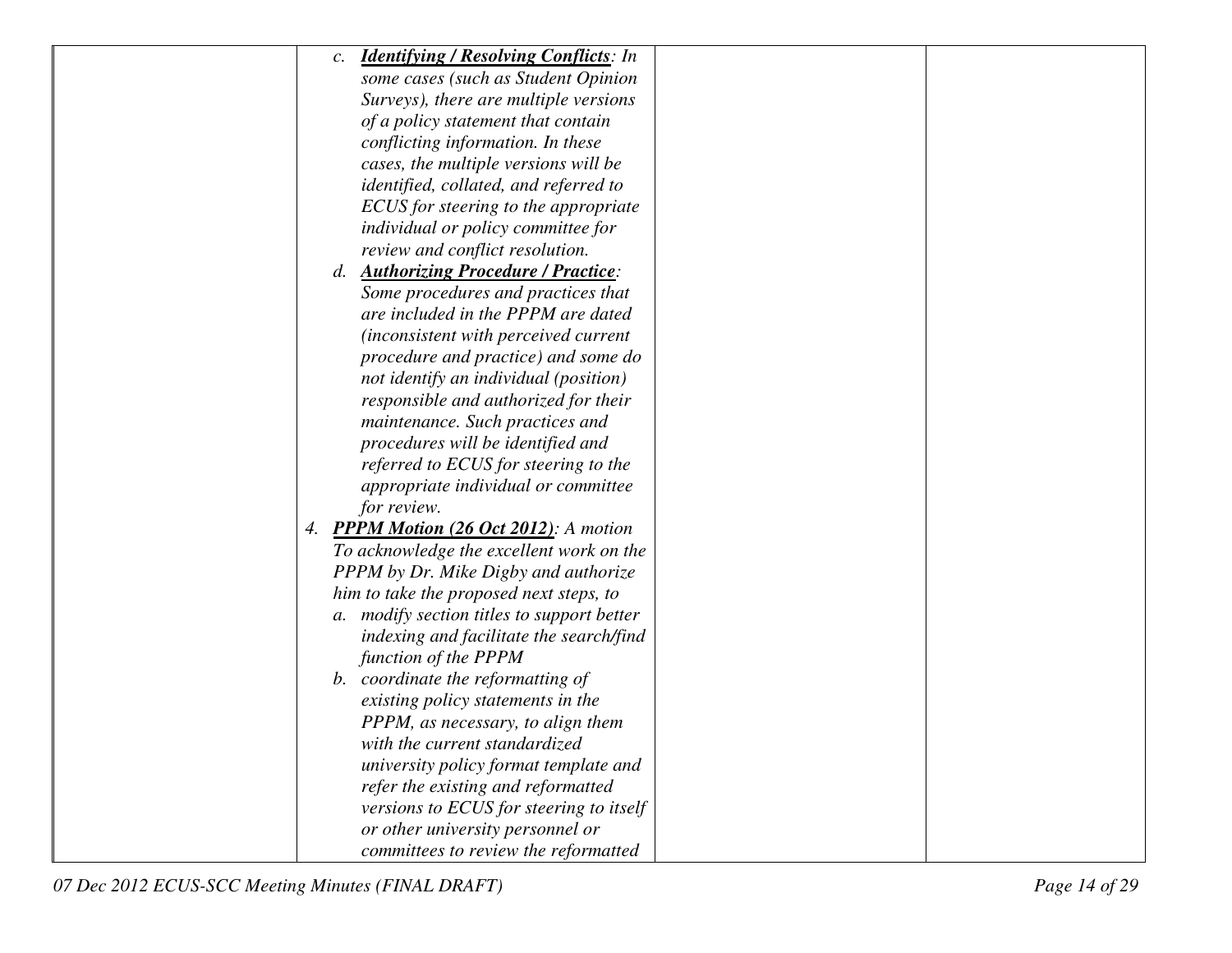|                                  | versions with respect to modification                      |                                     |                             |
|----------------------------------|------------------------------------------------------------|-------------------------------------|-----------------------------|
|                                  | (if any) to the intent of the language                     |                                     |                             |
|                                  | articulating the policy statement or                       |                                     |                             |
|                                  | its associated procedure (if such                          |                                     |                             |
|                                  | procedures are present),                                   |                                     |                             |
|                                  | <i>identify and collate conflicting</i><br>$\mathcal{C}$ . |                                     |                             |
|                                  | versions of policies and refer these to                    |                                     |                             |
|                                  | ECUS for steering to the appropriate                       |                                     |                             |
|                                  | individual or policy committee for                         |                                     |                             |
|                                  | review and conflict resolution. and                        |                                     |                             |
|                                  | <i>identify the practices and procedures</i><br>d.         |                                     |                             |
|                                  | that are either inconsistent with the                      |                                     |                             |
|                                  | perceived current practice or                              |                                     |                             |
|                                  | procedure and/or for which there is                        |                                     |                             |
|                                  | no individual (position) responsible                       |                                     |                             |
|                                  | and authorized for their maintenance                       |                                     |                             |
|                                  | and refer these to ECUS for steering                       |                                     |                             |
|                                  | to appropriate individuals or                              |                                     |                             |
|                                  | committees for review                                      |                                     |                             |
|                                  | was made and seconded.                                     |                                     |                             |
|                                  |                                                            |                                     |                             |
|                                  | 5.<br><b>Change Log:</b> Catherine Whelan noted            |                                     |                             |
|                                  | that Mike Digby is maintaining a Change                    |                                     |                             |
|                                  | Log for the PPPM that will document the                    |                                     |                             |
|                                  | editorial changes that he is making as                     |                                     |                             |
|                                  | well as those changes that he is                           |                                     |                             |
|                                  | proposing for consideration and review                     |                                     |                             |
|                                  | by others.                                                 |                                     |                             |
| <b>Emergencies</b> and           | 28 Sep 2012                                                | 28 Sep 2012                         | 28 Sep 2012                 |
| <b>Communication Channels in</b> | A proposal to explore the feasibility of                   | There was general agreement to      | 1. President Dorman to      |
| <b>Classrooms</b>                | having communication channels available in                 | seek additional information on      | provide updates on the      |
|                                  | classrooms was made. Such channels might                   | this matter including existing best | possible use and            |
|                                  | facilitate contact of information technology               | <i>practices.</i>                   | <i>feasibility of VOIP.</i> |
|                                  | assistance for projection systems or contact               |                                     | 2. Catherine Whelan will    |
|                                  | of public safety in an emergency. Josh                     |                                     | gather information to       |
|                                  | Kitchens noted that the Student Technology                 |                                     | inform deliberation.        |
|                                  | Fee Committee was considering an intercom                  |                                     | Catherine Whelan will<br>3. |
|                                  | system for classrooms in consultation with                 |                                     | ensure that this topic      |
|                                  | Chief Information Officer Bob Orr. Other                   |                                     | is on the tentative         |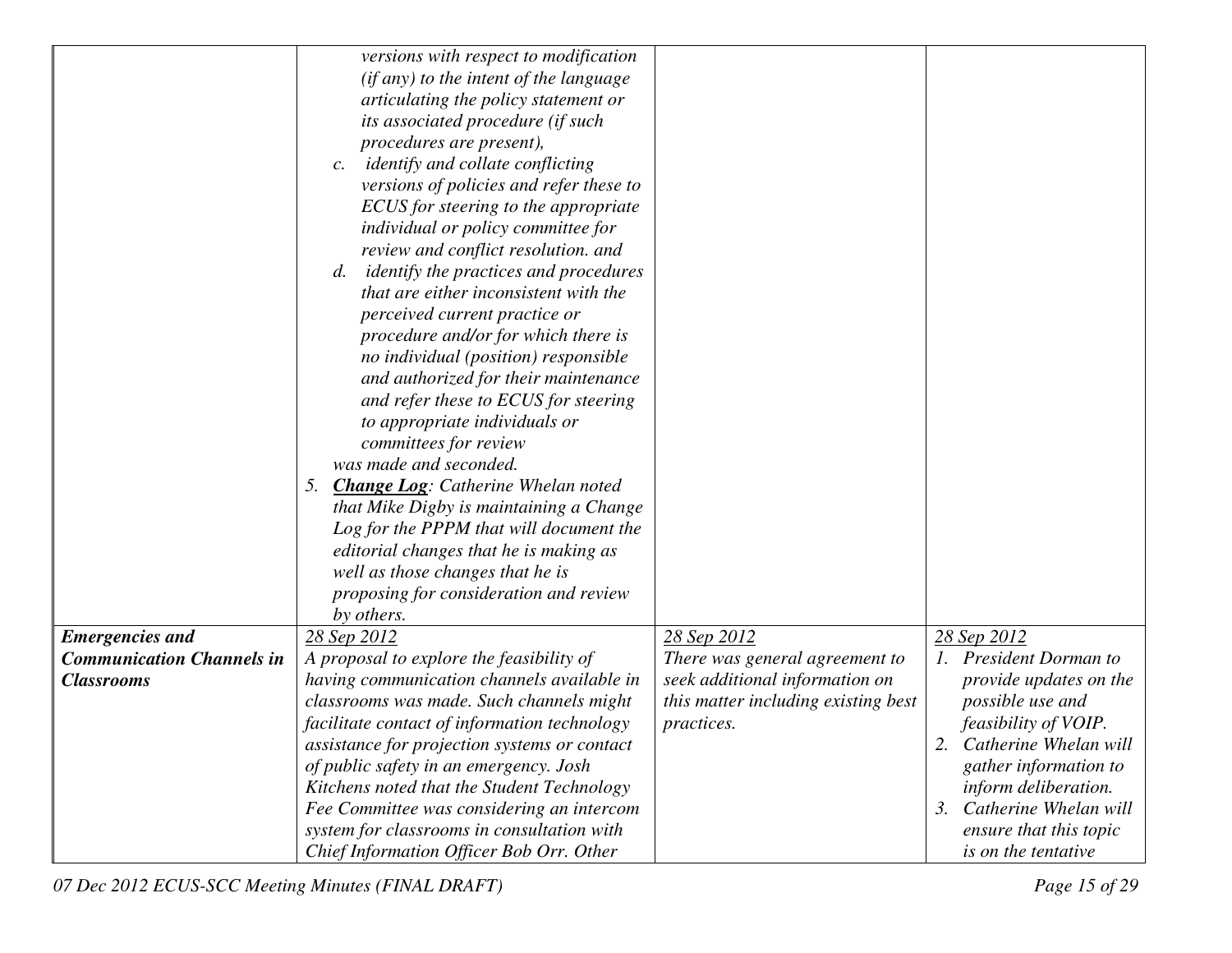|                                 | channel options were proposed including                |                                     | agenda of a future                            |
|---------------------------------|--------------------------------------------------------|-------------------------------------|-----------------------------------------------|
|                                 | Voice Over Internet Protocol (VOIP) or                 |                                     | <b>ECUS or ECUS-SCC</b>                       |
|                                 | telephones. President Dorman indicated that            |                                     | meeting.                                      |
|                                 | exploration of the feasibility of VOIP as a            |                                     |                                               |
|                                 | possible replacement for existing phone                |                                     | 05 Oct 2012                                   |
|                                 | service as a cost-saving measure was in                |                                     | 1. President Dorman to                        |
|                                 | progress. Catherine Whelan agreed to seek              |                                     | provide updates on the                        |
|                                 | more information on this concern for the next          |                                     | possible use and                              |
|                                 | meeting.                                               |                                     | feasibility of VOIP.                          |
|                                 |                                                        |                                     | Catherine Whelan will<br>2.                   |
|                                 | 05 Oct 2012                                            |                                     | gather information to                         |
|                                 | Those present were provided a brief synopsis           |                                     | inform deliberation.                          |
|                                 | of the issue (see above). Catherine Whelan             |                                     | Catherine Whelan did                          |
|                                 | indicated she would continue to gather more            |                                     | place this on the 05                          |
|                                 | information to facilitate future deliberation          |                                     | Oct 2012 agenda and                           |
|                                 | on this matter.                                        |                                     | will ensure that this                         |
|                                 |                                                        |                                     | topic is on the                               |
|                                 |                                                        |                                     | tentative agenda of a                         |
|                                 |                                                        |                                     | future ECUS or                                |
|                                 |                                                        |                                     | ECUS-SCC meeting.                             |
| <b>Faculty Development</b>      | 28 Sep 2012                                            | 28 Sep 2012                         | 28 Sep 2012                                   |
| opportunities to assist faculty | Students with disabilities are increasingly            | There was general agreement to      | 1. Catherine Whelan will                      |
| in working with Students        | common. Faculty training opportunities for             | seek additional information on      | gather information to                         |
| with Disabilities               | dealing with the variety of disabilities, such         | this matter including existing best | inform deliberation.                          |
|                                 | as high functioning autism and Asperger's, is          | <i>practices.</i>                   | Catherine Whelan will<br>2.                   |
|                                 | desirable. This may be particularly relevant           |                                     | ensure that this topic                        |
|                                 | if the disability could be disruptive to the           |                                     | is on the tentative                           |
|                                 | classroom learning of other students.                  |                                     | agenda of a future                            |
|                                 |                                                        |                                     | <b>ECUS or ECUS-SCC</b>                       |
|                                 | 05 Oct 2012                                            |                                     | meeting                                       |
|                                 | Those present were provided a brief synopsis           |                                     |                                               |
|                                 | of the issue (see above). Catherine Whelan             |                                     | 05 Oct and 26 Oct 2012                        |
|                                 | indicated she would continue to gather more            |                                     | 1. Catherine Whelan will                      |
|                                 | information to facilitate future deliberation          |                                     | <i>gather information to</i>                  |
|                                 | on this matter.                                        |                                     | inform deliberation.                          |
|                                 |                                                        |                                     | Catherine Whelan will<br>2.                   |
|                                 |                                                        |                                     |                                               |
|                                 | 26 Oct 2012<br>Catherine Whelan indicated that she has |                                     | ensure that this topic<br>is on the tentative |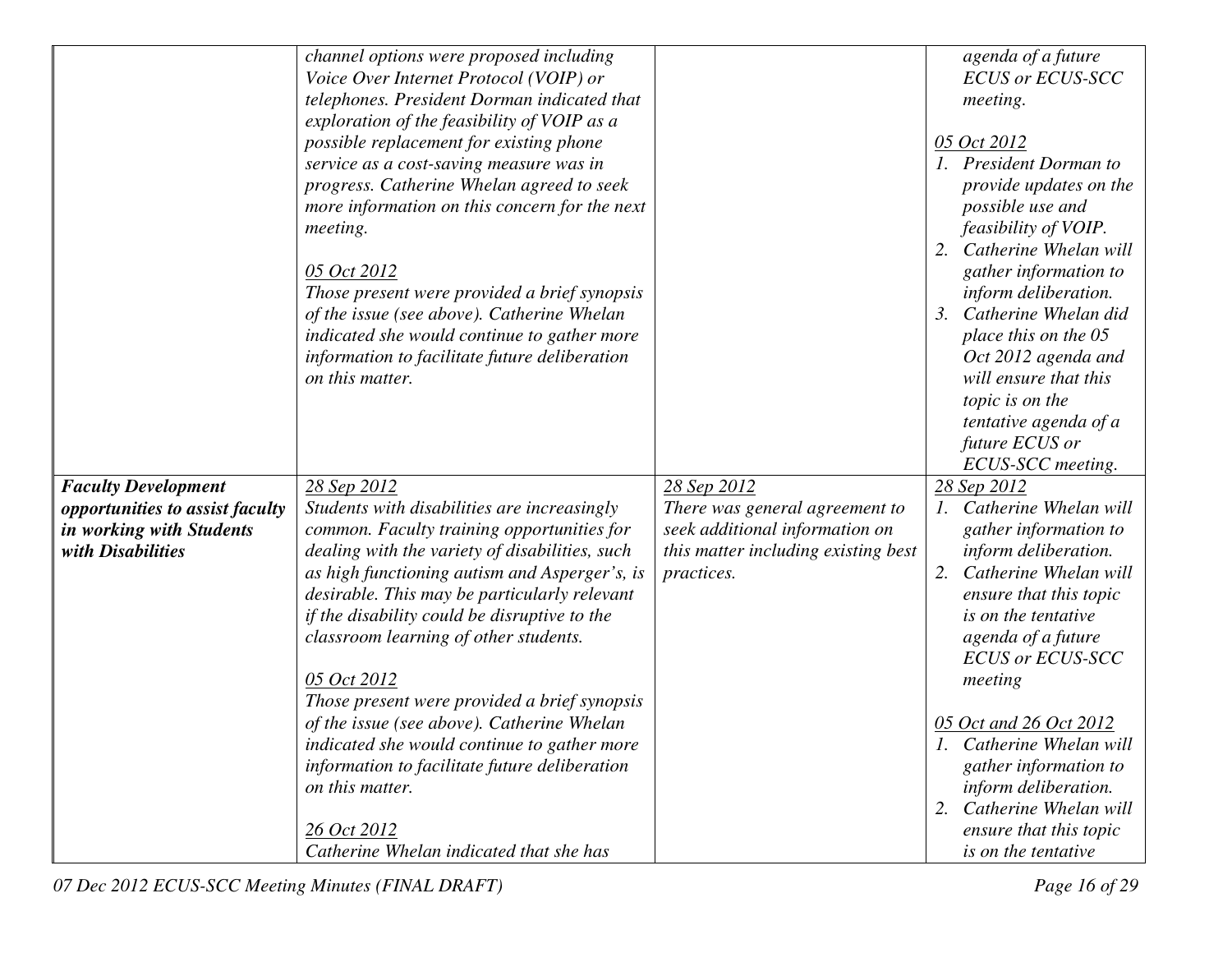|                                     | been attempting to identify a time to consult<br>with the appropriate Disability Services<br>personnel and anticipates finding time in the<br>week of $Oct 29 - Nov 2 to make this$<br>consultation.<br>02 Nov 2012<br>Catherine Whelan is scheduled to meet with<br>Katy Washington, Director of Disability<br>Services, to discuss the professional<br>development opportunities for faculty in this<br>area. More information will be shared as it<br>becomes available.                                                                                                                                                                                                                                                                                                                                                                   |                                | agenda of a future<br><b>ECUS or ECUS-SCC</b><br>meeting.<br>30 Nov 2012<br>Catherine Whelan did<br>place this item on the<br>agenda of the 02 Nov 2012<br>ECUS-SCC meeting and<br>also on the agenda of the<br>30 Nov 2012 ECUS<br>meeting. |
|-------------------------------------|-----------------------------------------------------------------------------------------------------------------------------------------------------------------------------------------------------------------------------------------------------------------------------------------------------------------------------------------------------------------------------------------------------------------------------------------------------------------------------------------------------------------------------------------------------------------------------------------------------------------------------------------------------------------------------------------------------------------------------------------------------------------------------------------------------------------------------------------------|--------------------------------|----------------------------------------------------------------------------------------------------------------------------------------------------------------------------------------------------------------------------------------------|
|                                     | 30 Nov 2012<br>Catherine Whelan met with Katy<br>Washington, Director of Disability Services,<br>to discuss development opportunities for<br>faculty in this area. Catherine indicated that<br>1. Katy Washington will attend the Feb<br>2013 meeting of the University Senate<br>and provide information on development<br>opportunities for faculty.<br>2. Katy Washington plans to be more<br>proactive in communicating with the<br>students with disabilities and encourage<br>these students to share information with<br>faculty earlier rather than later. Some<br>faculty have expressed a desire of having<br>information prior to the beginning of the<br>semester to be able to plan the ways in<br>which they might accommodate the<br>students with special needs as the course<br>syllabus is in preparation. The intent is to |                                |                                                                                                                                                                                                                                              |
| <b>University System of Georgia</b> | attempt to satisfy this desire.<br>28 Sep 2012                                                                                                                                                                                                                                                                                                                                                                                                                                                                                                                                                                                                                                                                                                                                                                                                | 28 Sep 2012                    | 28 Sep 2012                                                                                                                                                                                                                                  |
| <b>Faculty Council (USGFC)</b>      | Given that this matter was extending the                                                                                                                                                                                                                                                                                                                                                                                                                                                                                                                                                                                                                                                                                                                                                                                                      | There was general agreement    | 1. Craig Turner will                                                                                                                                                                                                                         |
| Representative                      | meeting beyond the usual adjournment time,                                                                                                                                                                                                                                                                                                                                                                                                                                                                                                                                                                                                                                                                                                                                                                                                    | that Standing Committee Chairs | prepare a summary                                                                                                                                                                                                                            |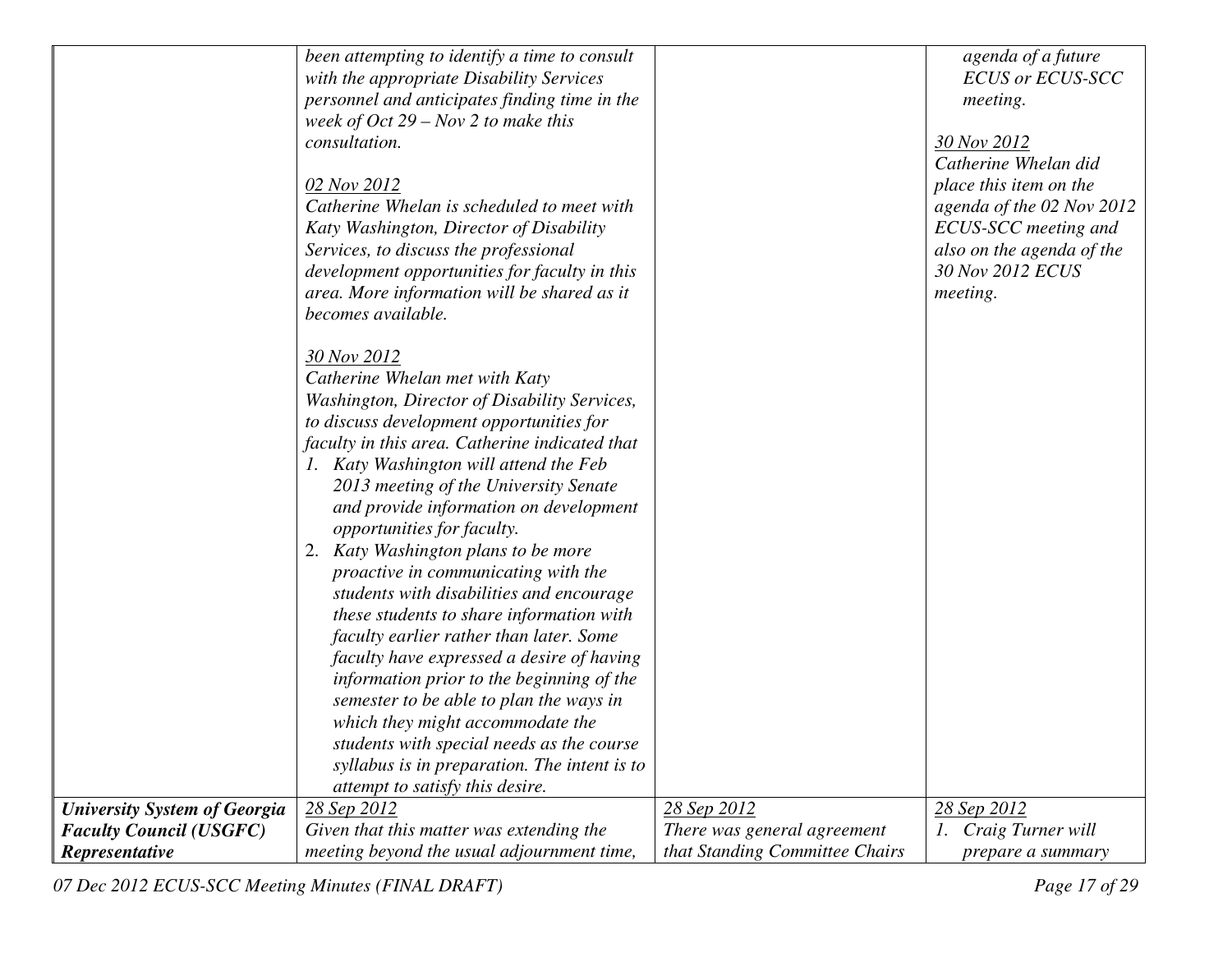| there was agreement the conversation would     | should inform the conversation     | document on this         |
|------------------------------------------------|------------------------------------|--------------------------|
| be brief. The current selection process of the | on this matter and be consulted at | matter to inform the     |
| USGFC representative was determined by         | the 5 Oct 2012 ECUS-SCC            | deliberation.            |
| Motion 1011.EC.001.R to be the selection of    | meeting.                           | 2. Catherine Whelan will |
| the Presiding Officer Elect of the University  |                                    | ensure that this topic   |
| Senate. Concerns from the recent two           |                                    | is on the tentative      |
| representatives, Jan Clark and Catherine       |                                    | agenda for the 5 Oct     |
| Whelan, were that a term of service of a       |                                    | 2012 ECUS-SCC            |
| single year may be too brief a time to         |                                    | meeting                  |
| participate meaningfully on the USGFC.         |                                    |                          |
| Consideration of both a longer term of         |                                    | 05 Oct 2012              |
| service than a single year as well as the      |                                    | 1. Craig Turner did      |
| addition of the nomination of one or more      |                                    | prepare a summary        |
| candidates for the USGFC Representative        |                                    | document on USGFC.       |
| position to the work of the Subcommittee on    |                                    | 2. Catherine did place   |
| Nominations were proposed for further          |                                    | this item on the         |
| consideration. Craig Turner who served as      |                                    | tentative agenda of the  |
| Co-Chair of the USGFC both prior to and        |                                    | 05 Oct 2012 ECUS-        |
| during the terms of Catherine Whelan and       |                                    | SCC meeting.             |
| Jan Clark was charged to prepare a             |                                    | 3. Catherine Whelan to   |
| summary document providing the relevant        |                                    | ensure that this topic   |
| details for this USGFC Representative          |                                    | is placed on the         |
| <i>position.</i>                               |                                    | tentative agenda of the  |
|                                                |                                    | 26 Oct 2012 ECUS         |
| 05 Oct 2012                                    |                                    | meeting.                 |
| Catherine Whelan provided an overview of       |                                    |                          |
| the main points in the USGFC fact sheet that   |                                    | 26 Oct 2012              |
| was prepared by Craig Turner and               |                                    | 1. Catherine Whelan did  |
| circulated by email prior to the meeting.      |                                    | place this item on the   |
| Suggestions offered at the 28 Sep 2012         |                                    | tentative agenda of the  |
| ECUS meeting (see above) were reiterated       |                                    | 26 Oct 2012 ECUS         |
| and there was no clear consensus for a         |                                    | meeting.                 |
| particular selection process. ECUS was         |                                    | 2. Catherine Whelan will |
| entrusted to continue the deliberation on this |                                    | ensure that this topic   |
| matter and again consult Standing              |                                    | is on the tentative      |
| Committee Chairs at its discretion.            |                                    | agenda of a future       |
|                                                |                                    | <b>ECUS or ECUS-SCC</b>  |
| 26 Oct 2012                                    |                                    | meeting.                 |
|                                                |                                    |                          |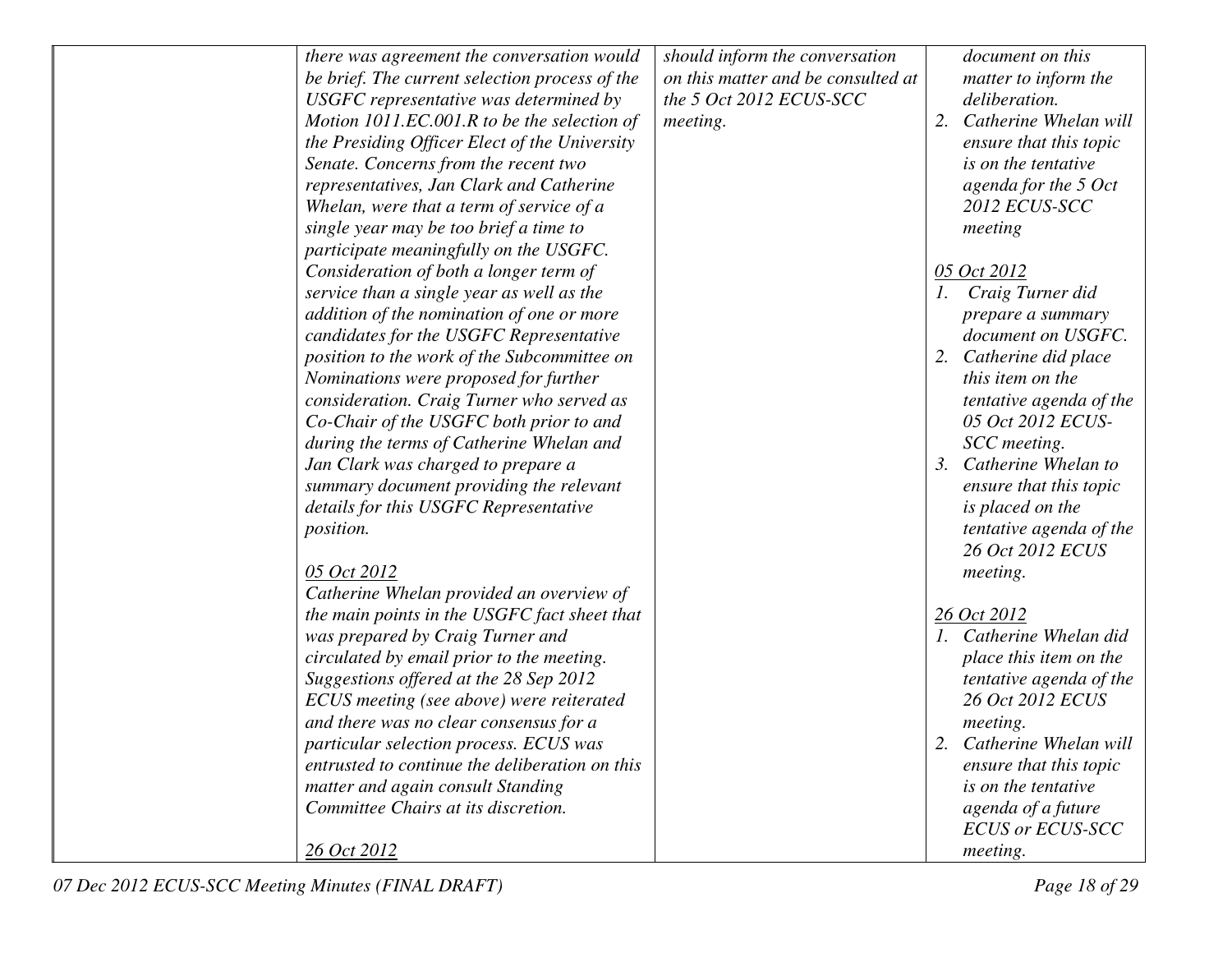| Given that the 27 Oct 2012 USGFC meeting         |                              |
|--------------------------------------------------|------------------------------|
| will be the first one attended by Lyndall        | 02 Nov 2012                  |
| Muschell, there was agreement to defer the       | Catherine Whelan will        |
| deliberation on this matter so that the          | ensure that this topic is on |
| committee can benefit from Lyndall's             | the tentative agenda of a    |
| perspective after attending a meeting. Craig     | future ECUS or ECUS-         |
| Turner indicated that he would be attending      | SCC meeting.                 |
| this meeting as a guest acknowledging that       |                              |
| Lyndall Muschell is the institutional voting     |                              |
| representative to the USGFC.                     |                              |
|                                                  |                              |
| 02 Nov 2012                                      |                              |
| Following her attendance of and report on        |                              |
| the 27 Oct 2012 USGFC meeting, Lyndall           |                              |
| Muschell advocated for consideration of a        |                              |
| longer than one year term of service for the     |                              |
| USGFC representative. Given that there was       |                              |
| insufficient time to further discuss this matter |                              |
| at this meeting, the deliberation will continue  |                              |
| at a future meeting of ECUS or ECUS-SCC.         |                              |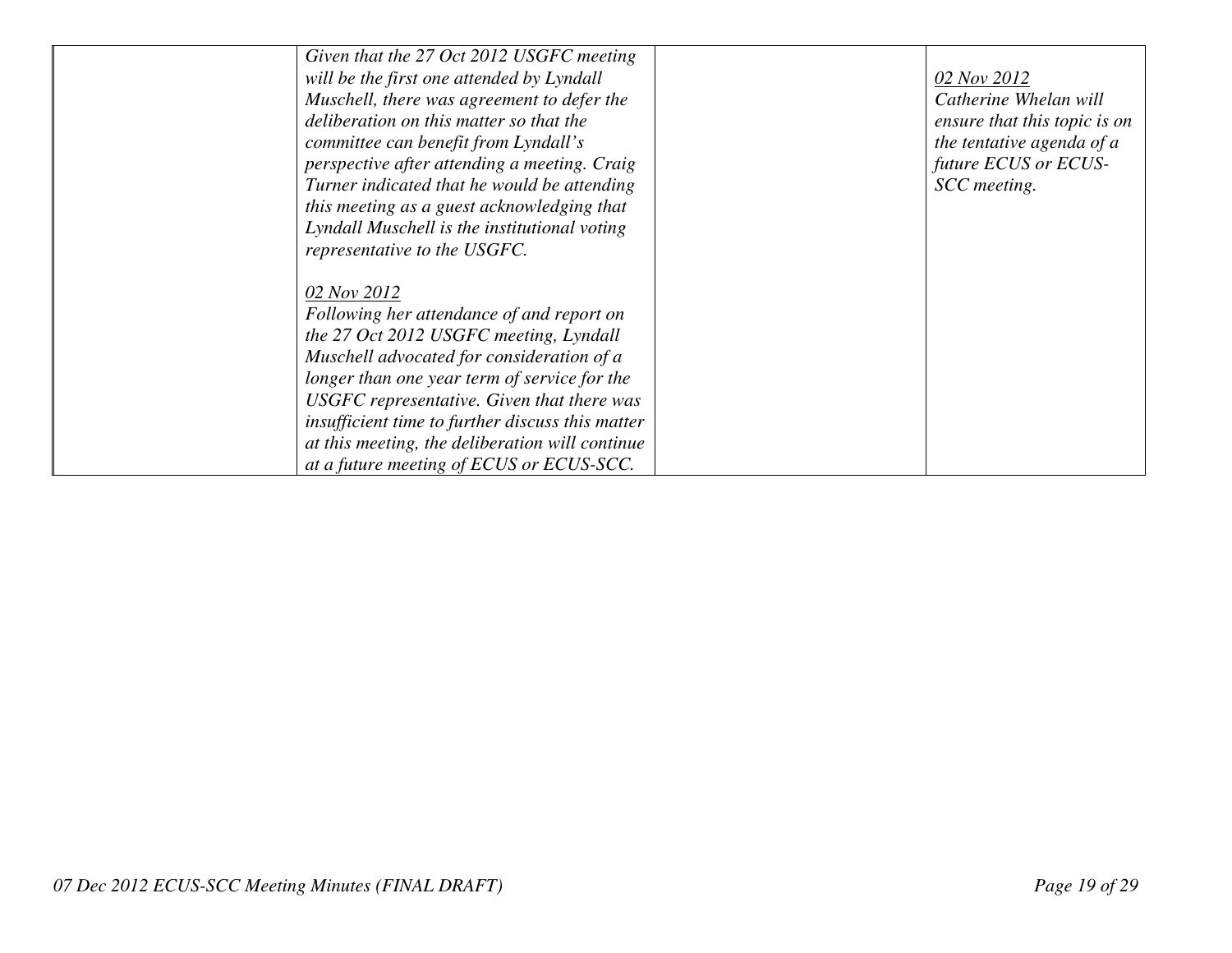| <b>Health Care Network</b>     | 24 Aug 2012                                       | 24 Aug 2012                       | 24 Aug 2012                   |
|--------------------------------|---------------------------------------------------|-----------------------------------|-------------------------------|
|                                | It was noted that the recent transition to a      | There was agreement that this     | Catherine Whelan to add       |
|                                | new health care providers network has             | matter should be brought to the   | this to 7 Sep 2012 agenda     |
|                                | resulted in a smaller pool of in-network          | attention of President Dorman     |                               |
|                                | heath care providers for GC employees.            | and revisited at the 7 Sep 2012   | 7 Sep 2012                    |
|                                | Question: Who should take action and what         | ECUS/SCC meeting. This would      | a) Catherine Whelan           |
|                                | action might be taken to affect change and        | facilitate the timely steering of | did add this to the           |
|                                | enlarge the pool of in-network providers?         | this matter to a senate committee | 7 Sep 2012                    |
|                                | One opinion was that the USG Presidents           | in the event that action by the   | agenda, however               |
|                                | might be the most effective ambassadors for       | University Senate be deemed       | the consideration             |
|                                | this concern.                                     | necessary or desirable.           | of this item was              |
|                                |                                                   |                                   | postponed to a                |
|                                | 28 Sep 2012                                       |                                   | future meeting.               |
|                                | As Dr. Dorman's service as University             |                                   | b) Catherine Whelan           |
|                                | President had begun 1 Sep 2012, he had not        |                                   | to ensure this item           |
|                                | been present at the 24 Aug 2012 ECUS              |                                   | is added to the               |
|                                | meeting. The aforementioned concern was           |                                   | agenda of a future            |
|                                | rearticulated at this meeting and President       |                                   | ECUS meeting.                 |
|                                | Dorman agreed to represent this concern           |                                   |                               |
|                                | with relevant individuals in consultation with    |                                   | 28 Sep 2012                   |
|                                | USG staff indicating that he has heard this       |                                   | a) Catherine Whelan           |
|                                | concern expressed a number of times by            |                                   | did add this item to          |
|                                | faculty and staff in the context of his listening |                                   | the 28 Sep 2012               |
|                                | tour. In particular, President Dorman             |                                   | ECUS agenda.                  |
|                                | mentioned the July 2012 hire of Marion            |                                   | b) President Dorman           |
|                                | Fedrick as USG Vice Chancellor for Human          |                                   | will represent this           |
|                                | Resources, noting that he planned to consult      |                                   | concern in                    |
|                                | with her on this matter.                          |                                   | consultation with             |
|                                |                                                   |                                   | USG staff.                    |
| <b>Contingent Faculty</b>      | 26 Oct 2012:                                      |                                   | 26 Oct 2012:                  |
| <b>Participation in Shared</b> | 1. Craig Turner suggested that the topic of       |                                   | 1. Craig Turner to            |
| <b>Governance</b>              | contingent faculty participation in shared        |                                   | locate, identify, and         |
|                                | governance receive consideration by the           |                                   | <i>provide information on</i> |
|                                | committee at some future meeting.                 |                                   | the AAUP statements           |
|                                | 2. Before consideration of acceptance of          |                                   | that relate to                |
|                                | this suggestion, clarification points were        |                                   | participation of              |
|                                | sought and offered including:                     |                                   | contingent faculty in         |
|                                | a. Who are the contingent faculty? The            |                                   | shared governance             |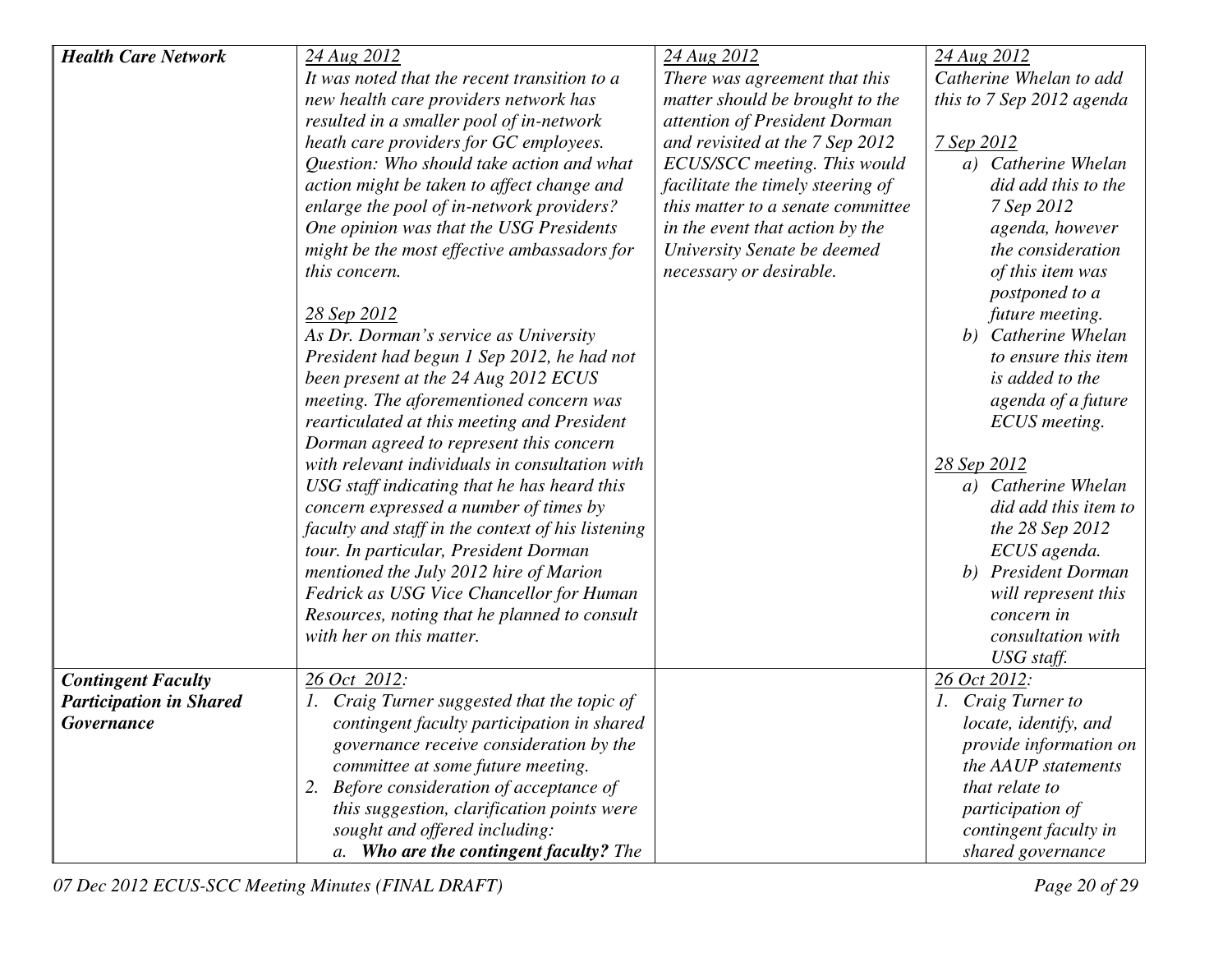| category of contingent faculty is used          | that might inform this         |
|-------------------------------------------------|--------------------------------|
| to refer to all non-tenure track                | deliberation.                  |
| faculty.                                        | 2.<br>Catherine Whelan will    |
| b. What is the current participation of         | ensure that this topic         |
| the contingent faculty in shared                | is on the tentative            |
| governance? The current eligibility             | agenda of a future             |
| requirements for service as an elected          | <b>ECUS or ECUS-SCC</b>        |
| faculty senator are membership in the           | <i>meeting.</i>                |
| corps of instruction and at least two           |                                |
| years at Georgia College at the start           | 30 Nov 2012                    |
| of the term of service. Thus, some of           | Craig Turner has located,      |
| the existing university contingent              | <i>identified and provided</i> |
| faculty are eligible to serve as elected        | information on the AAUP        |
| faculty senators, specifically those            | statements that relate to      |
| holding appointments as lecturers,              | participation of contingent    |
| senior lecturers and instructors.               | faculty in shared              |
| c. Is there any external guidance on            | governance to the              |
| best practice of such participation?            | Executive Committee by         |
| Yes, the American Association of                | email on 18 Nov 2012.          |
| University Professors (AAUP) has                |                                |
| statements on contingent faculty                |                                |
| participation in shared governance              |                                |
| that could inform this deliberation.            |                                |
| 3. An observation was made expressing           |                                |
| appreciation with both the current and          |                                |
| historical level of participation in the        |                                |
| university shared governance by those           |                                |
| holding the university president and            |                                |
| provost positions. In particular, there         |                                |
| was appreciation expressed to both              |                                |
| <b>Interim Provost Liao-Troth and President</b> |                                |
| Dorman for their participation and              |                                |
| commitment to shared governance.                |                                |
| 4. There was general agreement to accept        |                                |
| the suggestion and to further discuss the       |                                |
| topic of contingent faculty participation       |                                |
| in shared governance at some future             |                                |
| meeting.                                        |                                |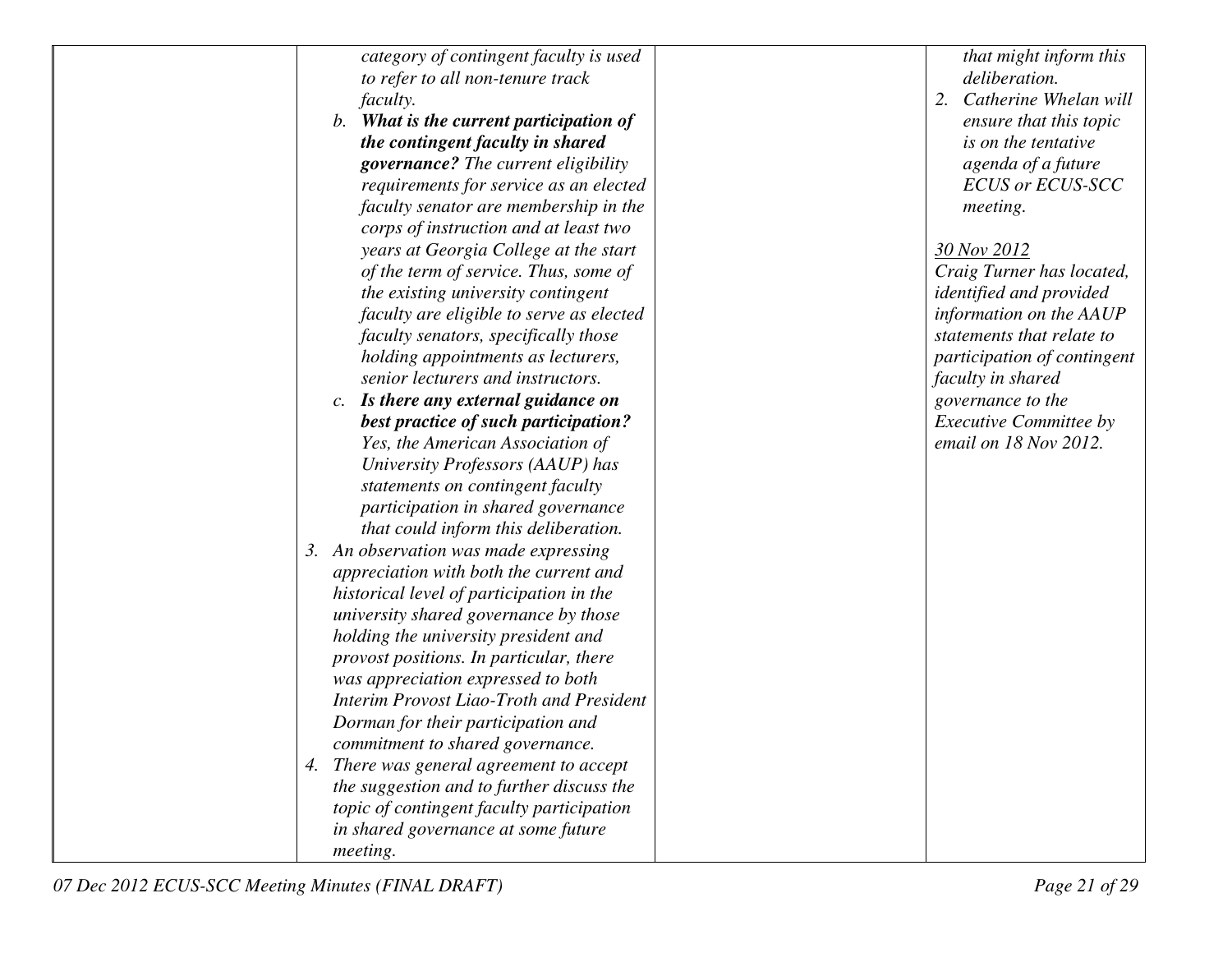| <b>Replacement of an Elected</b> | 30 Nov 2012:                                                                               | 30 Nov 2012:                                  | 30 Nov 2012:               |
|----------------------------------|--------------------------------------------------------------------------------------------|-----------------------------------------------|----------------------------|
| <b>Faculty Senator</b>           | Beauty Bragg is taking a professional leave                                                | Section II.1.B of the University              | 1. Catherine Whelan will   |
|                                  | in the Spring 2013 semester and as a result                                                | Senate Bylaws requires that                   | enter the SCoN motion      |
|                                  | has resigned her positions as elected faculty                                              | vacancies or resignations that                | into the online motion     |
|                                  | senator and voting member of FAPC                                                          | occur during a term of service                | database including the     |
|                                  | effective 1 Jan 2013. In this case, the                                                    | shall be filled for the remainder             | relevant supporting        |
|                                  | constituency of this elected faculty senator                                               | of that term following the process            | documents.                 |
|                                  | position is the Department of English and                                                  | used in the original election,                | 2.<br>Lyndall Muschell, as |
|                                  | Rhetoric and they have elected Alex Blazer to                                              | selection or appointment. This                | Chair of SCoN, will        |
|                                  | complete the 2010-2013 term of service for                                                 | requirement calls for a SCoN                  | present the motion at      |
|                                  | the elected faculty senator position as well as                                            | motion for consideration by the               | the 18 Jan 2013            |
|                                  | to complete the 2012-2013 term of service as                                               | university senate at its next $(18)$          | meeting of the             |
|                                  | a voting member of FAPC.                                                                   | Jan 2013) meeting detailing the               | University Senate.         |
|                                  |                                                                                            | change in memberships made to                 |                            |
|                                  |                                                                                            | the committee composition to                  |                            |
|                                  |                                                                                            | replace Beauty Bragg.                         |                            |
| <b>Term Limits for Elected</b>   | 30 Nov 2012:                                                                               | 30 Nov 2012:                                  | 30 Nov 2012:               |
| <b>Faculty Senator Positions</b> | 1. For the last several years, there has been                                              | $\mathfrak{1}.$<br>Catherine Whelan agreed to | 1. Catherine Whelan will   |
| on the University Senate         | an extremely brief recurring conversation                                                  | draft a statement on term                     | draft a statement on       |
|                                  | within the Subcommittee on Nominations                                                     | limits for elected faculty                    | term limits for elected    |
|                                  | (late in March or early April) on                                                          | senator positions for                         | faculty senator            |
|                                  | instituting term limits for elected faculty                                                | circulation and review by the                 | positions and circulate    |
|                                  |                                                                                            | <b>Executive Committee and</b>                | this statement to the      |
|                                  | senator positions. This is usually brought<br>up and then it is noted there is not time to |                                               | <b>Executive Committee</b> |
|                                  |                                                                                            | presentation to the                           |                            |
|                                  | consider it as the senate year is nearly at                                                | University Senate at its 18                   | for review prior to        |
|                                  | an end. There have been concerns                                                           | Jan 2013 meeting.                             | presenting it to the       |
|                                  | expressed to Catherine Whelan from                                                         |                                               | University Senate at       |
|                                  | representatives from five different                                                        |                                               | its 18 Jan 2013            |
|                                  | departments for consideration of term                                                      |                                               | meeting.                   |
|                                  | limits. The rationale offered for term                                                     |                                               |                            |
|                                  | limits were either that an existing                                                        |                                               |                            |
|                                  | incumbent continues to be re-elected (or                                                   |                                               |                            |
|                                  | in some cases re-appointed) even though                                                    |                                               |                            |
|                                  | others are interested and willing to serve                                                 |                                               |                            |
|                                  | and some elected faculty senators would                                                    |                                               |                            |
|                                  | like to be able to say something like "I'd"                                                |                                               |                            |
|                                  | be willing to serve again, but there are                                                   |                                               |                            |
|                                  | term limits. All good things must end."                                                    |                                               |                            |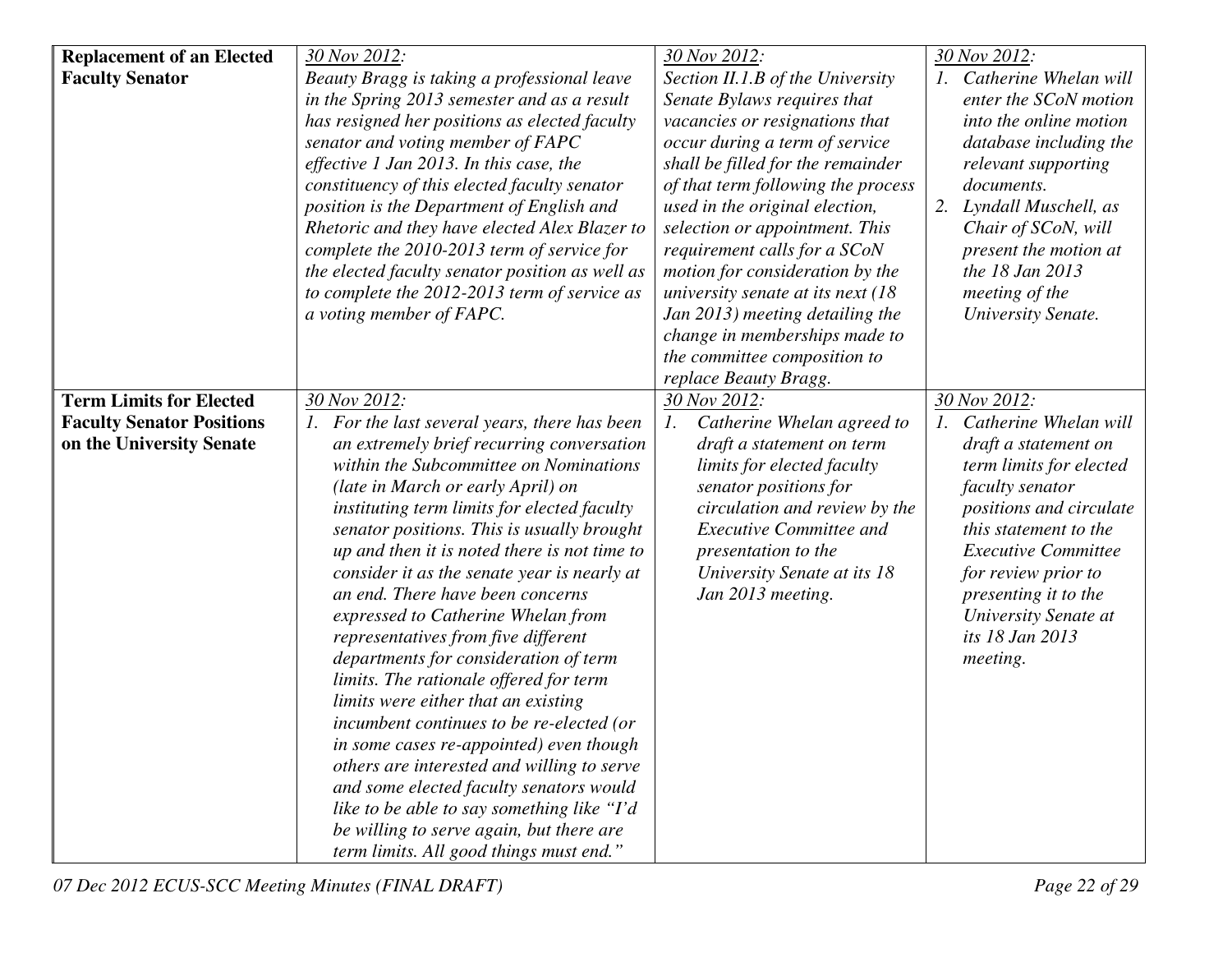|  | 2. Points of conversation by those present  |  |
|--|---------------------------------------------|--|
|  | included agreement with the idea of term    |  |
|  | limits as well as reluctance to impose the  |  |
|  | term limits at the university level as the  |  |
|  | democratic process should handle this       |  |
|  | and there is also advantages to having      |  |
|  | members with institutional memory of the    |  |
|  | university and senate serving on the        |  |
|  | university senate.                          |  |
|  | 3. A perspective that term limits were part |  |
|  | of the election procedure set at the        |  |
|  | academic unit level was offered. This       |  |
|  | would suggest that the faculty of an        |  |
|  | academic unit could apply term limits as    |  |
|  | part of setting the election procedures for |  |
|  | the academic unit. This perspective         |  |
|  | seemed to resonate with those present.      |  |
|  |                                             |  |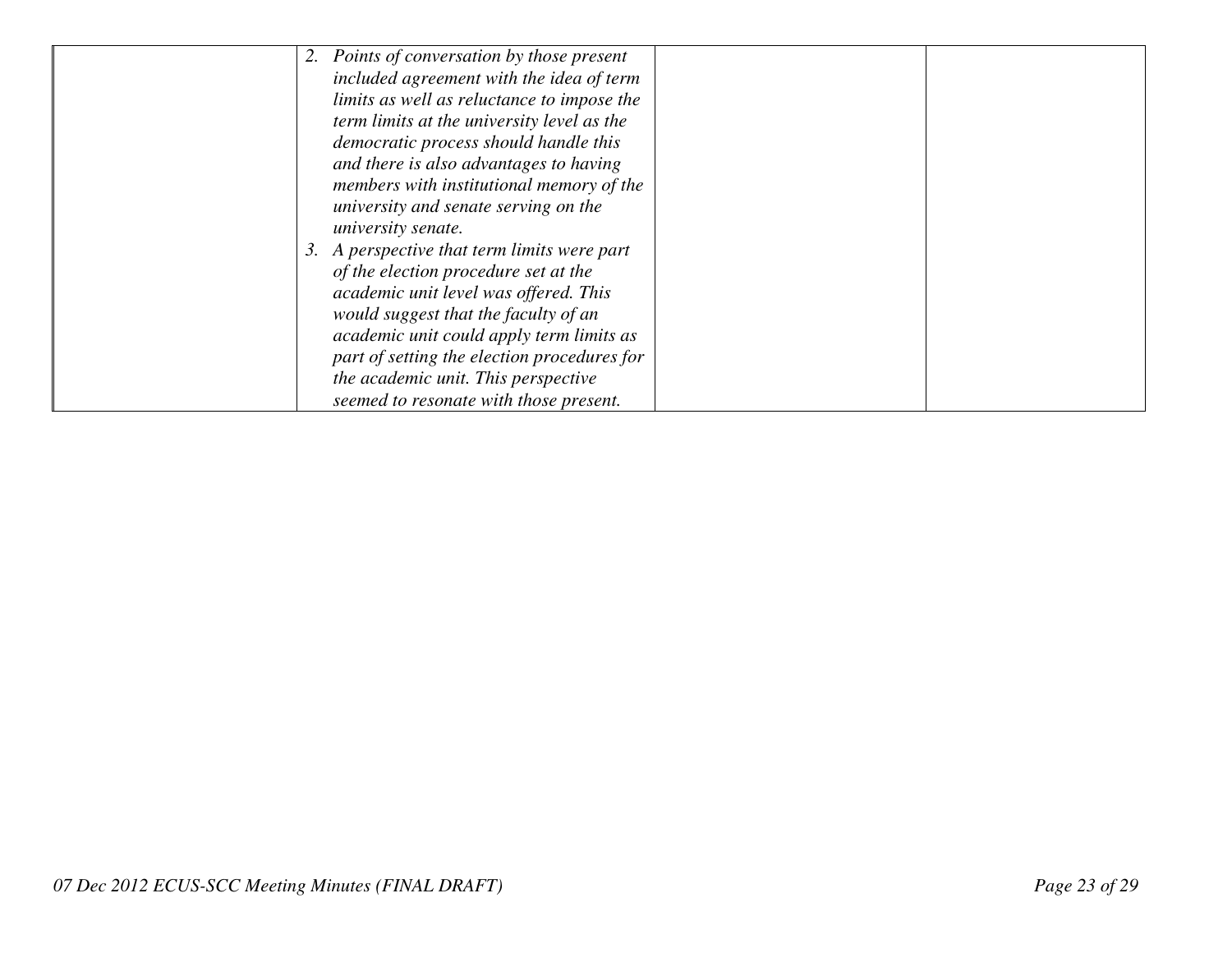| <b>Faculty Friday (Social)</b> | 30 Nov 2012:                                                                                                                                                                                                                          | 30 Nov 2012:                      | 30 Nov 2012:                                                                                     |
|--------------------------------|---------------------------------------------------------------------------------------------------------------------------------------------------------------------------------------------------------------------------------------|-----------------------------------|--------------------------------------------------------------------------------------------------|
|                                | An observation was made that there hadn't                                                                                                                                                                                             | Catherine Whelan agreed to        | Catherine Whelan will                                                                            |
|                                | been another Faculty Friday (reception for                                                                                                                                                                                            | consult President Dorman on the   | consult with President                                                                           |
|                                | all university faculty) since the one                                                                                                                                                                                                 | feasibility of sponsoring another | Dorman on the feasibility                                                                        |
|                                | sponsored by President Dorman on the                                                                                                                                                                                                  | faculty reception.                | of sponsoring another                                                                            |
|                                | Friday before Fall Break. There was general                                                                                                                                                                                           |                                   | faculty reception.                                                                               |
|                                | agreement that it would be good to explore                                                                                                                                                                                            |                                   |                                                                                                  |
|                                | the feasibility of having these receptions                                                                                                                                                                                            |                                   |                                                                                                  |
|                                | recur more regularly.                                                                                                                                                                                                                 |                                   |                                                                                                  |
| <b>Naming of the Core</b>      | 30 Nov 2012:                                                                                                                                                                                                                          |                                   | 30 Nov 2012:                                                                                     |
| Curriculum                     | Catherine Whelan had received a memo from                                                                                                                                                                                             |                                   | Catherine Whelan will                                                                            |
|                                | Subcommittee on Core Curriculum (SoCC)                                                                                                                                                                                                |                                   | invite John Swinton to                                                                           |
|                                | Chair John Swinton proposing the formal                                                                                                                                                                                               |                                   | attend the 7 Dec 2012                                                                            |
|                                | application of the name CUBE to the                                                                                                                                                                                                   |                                   | meeting of the Executive                                                                         |
|                                | Georgia College Core Curriculum (GCCC                                                                                                                                                                                                 |                                   | Committee and Standing                                                                           |
|                                | or $G$ C-cubed). due to the trio of $C$ 's. There                                                                                                                                                                                     |                                   | Committee Chairs to                                                                              |
|                                | was concern by SoCC that this name had not                                                                                                                                                                                            |                                   | further discuss the SoCC                                                                         |
|                                | been formally approved by university                                                                                                                                                                                                  |                                   | proposal to name the core.                                                                       |
|                                | governance.                                                                                                                                                                                                                           |                                   |                                                                                                  |
| <b>Governance Calendar and</b> | 30 Nov 2012:                                                                                                                                                                                                                          |                                   | 30 Nov 2012:                                                                                     |
| <b>Governance Retreat</b>      | Catherine Whelan reminded the members of                                                                                                                                                                                              |                                   | Catherine Whelan will                                                                            |
| <b>Planning Committee</b>      | the Executive Committee that ECUS should                                                                                                                                                                                              |                                   | ensure that these topics                                                                         |
|                                | 1. seek volunteers to serve on the                                                                                                                                                                                                    |                                   | (governance calendar and                                                                         |
|                                | Governance Retreat Planning                                                                                                                                                                                                           |                                   | governance retreat                                                                               |
|                                | Committee to plan the 2013                                                                                                                                                                                                            |                                   | planning committee)                                                                              |
|                                | governance retreat and                                                                                                                                                                                                                |                                   | receive consideration by                                                                         |
|                                | 2. begin to prepare a draft the 2013-                                                                                                                                                                                                 |                                   | the Executive Committee.                                                                         |
|                                | 2014 governance calendar.                                                                                                                                                                                                             |                                   |                                                                                                  |
|                                |                                                                                                                                                                                                                                       |                                   | 07 Dec 2012:                                                                                     |
|                                | 07 Dec 2012                                                                                                                                                                                                                           |                                   | Catherine Whelan intends                                                                         |
|                                | Catherine Whelan sought and received                                                                                                                                                                                                  |                                   | to extend an invitation to                                                                       |
|                                | permission from Lyndall Muschell to invite                                                                                                                                                                                            |                                   | serve on the $2012-2013$                                                                         |
|                                | individuals who are interested in serving on                                                                                                                                                                                          |                                   | <b>Governance Retreat</b>                                                                        |
|                                |                                                                                                                                                                                                                                       |                                   |                                                                                                  |
|                                |                                                                                                                                                                                                                                       |                                   |                                                                                                  |
|                                |                                                                                                                                                                                                                                       |                                   |                                                                                                  |
|                                |                                                                                                                                                                                                                                       |                                   |                                                                                                  |
|                                | the Governance Retreat Planning Committee<br>(for the 2013 Governance Retreat) to contact<br>Lyndall Muschell. Catherine plans to extend<br>an invitation to all university senators at the<br>18 Jan 2013 University Senate meeting. |                                   | Planning Committee to all<br>senators at the 18 Jan 2013<br>meeting of the University<br>Senate. |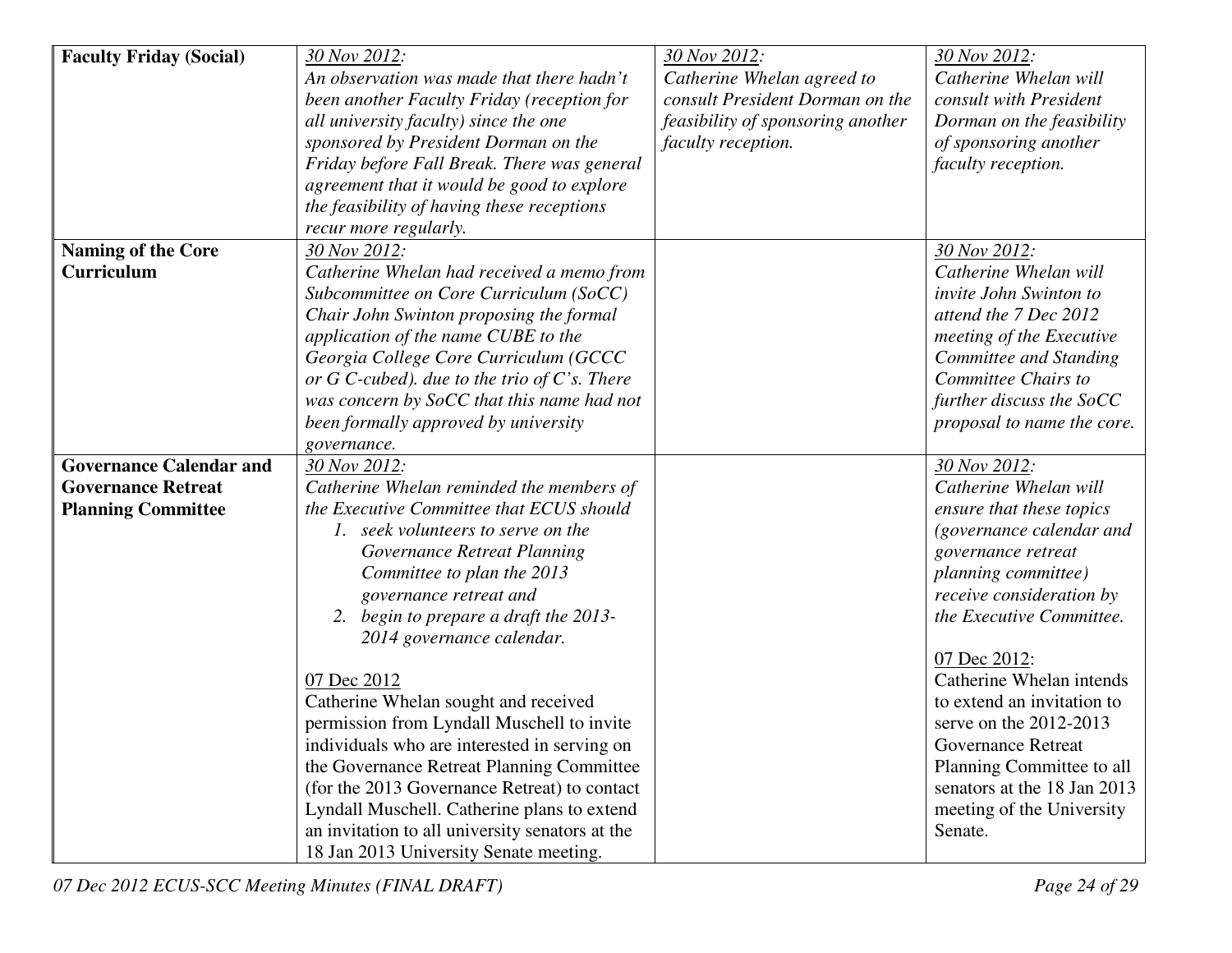| <b>VII. New Business</b>        |                                             |                             |
|---------------------------------|---------------------------------------------|-----------------------------|
| Actions/Recommendations         |                                             |                             |
| <b>University Senate Agenda</b> | Tentative Agenda 18 Jan 2013: Based         | 1. Catherine Whelan will    |
| and Minutes Review              | on the committee reports given earlier in   | draft the tentative         |
|                                 | the meeting, there will be four or five     | agenda of the 18 Jan        |
|                                 | motions on the agenda of the 18 Jan 2013    | 2013 meeting of the         |
|                                 | meeting of the University Senate.           | University Senate.          |
|                                 | a. FAPC (1): Student Opinion Survey         | Motions to be entered<br>2. |
|                                 | b. CAPC (2): Post-Master's Family           | into the online motion      |
|                                 | Nurse Practitioner (FNP) Certificate,       | database by FAPC,           |
|                                 | and Name Change for Kinesiology             | CAPC, and SCoN.             |
|                                 | Minor                                       | Craig Turner will<br>3.     |
|                                 | $SCoN(1)$ : Alex Blazer completing<br>c.    | distribute to the           |
|                                 | Beauty Bragg's 2010-2013 elected            | university senators the     |
|                                 | faculty senator term and 2012-2013          | draft university senate     |
|                                 | FAPC term effective 1 Jan 2013.             | minutes (as amended)        |
|                                 | Beauty Bragg will be taking                 | for the 19 Oct 2012         |
|                                 | professional leave in Spring 2013.          | meeting providing the       |
|                                 | d. RPIPC (up to 1): If the public art       | university senators an      |
|                                 | policy is finalized, it may be offered      | opportunity to review       |
|                                 | as a university policy motion.              | these minutes.              |
|                                 | Committee and administrative reports        |                             |
|                                 | will also be agenda items. Catherine        |                             |
|                                 | Whelan announced that Director of           |                             |
|                                 | Disability Services, Katy Washington,       |                             |
|                                 | will attend the 15 Feb 2013 meeting of      |                             |
|                                 | the University Senate, to provide info on   |                             |
|                                 | professional development for faculty.       |                             |
|                                 | 2. A draft of the university senate minutes |                             |
|                                 | for the 16 Nov 2012 meeting was             |                             |
|                                 | circulated to the attendees prior to the    |                             |
|                                 | meeting. The draft minutes were             |                             |
|                                 | approved as circulated for distribution to  |                             |
|                                 | the university senators for review.         |                             |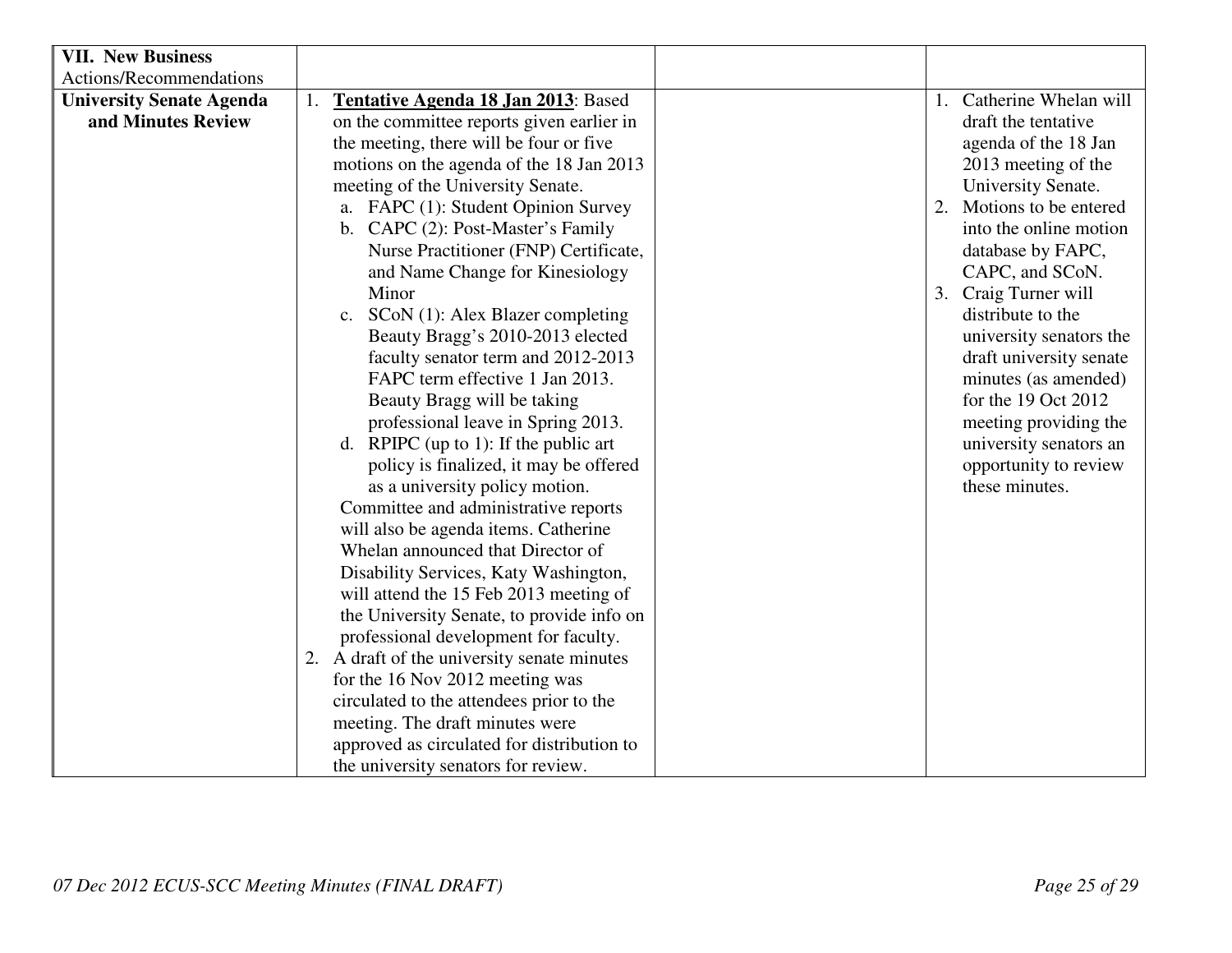| <b>Electronic Presence</b>      | <b>Conversation Points included:</b>        | 1. There was agreement that a    | 1. Catherine Whelan        |
|---------------------------------|---------------------------------------------|----------------------------------|----------------------------|
| <b>(Website and Electronic</b>  | a. There are a number of concerns           | subgroup of the leadership       | will consult with          |
| <b>Tools) of the University</b> | about the current electronic presence       | (standing committee chairs)      | Tanya Goette               |
| <b>Senate</b>                   | including but not limited to the:           | and Executive Committee          | regarding the              |
|                                 | i. dysfunctional agenda tool,               | members) should meet to          | recoding of the            |
|                                 | ii. glitches in the online motion           | come up with a plan rather       | online senator             |
|                                 | database,                                   | than the current piecemeal       | database.                  |
|                                 | iii. absence of staff support given         | approach. Those expressing       | Catherine Whelan<br>2.     |
|                                 | the recent departure of Jay                 | interest included Josh           | will arrange a             |
|                                 | Lancaster,                                  | Kitchens, Bryan Marshall,        | meeting of                 |
|                                 | iv. consideration of moving certain         | and Craig Turner                 | interested senate          |
|                                 | existing pages behind the                   |                                  | leaders to discuss         |
|                                 | firewall while leaving a public             |                                  | the electronic             |
|                                 | presence for the university                 |                                  | presence of the            |
|                                 | senate, and                                 |                                  | University Senate.         |
|                                 |                                             |                                  |                            |
|                                 | v. scattered presence among many            |                                  |                            |
|                                 | sites (senate.gcsu.edu,                     |                                  |                            |
|                                 | us.gcsu.edu, senator database,              |                                  |                            |
|                                 | minutes.gcsu.edu, etc.) rather              |                                  |                            |
|                                 | than a single unified presence.             |                                  |                            |
|                                 | b. Craig Turner mentioned he had            |                                  |                            |
|                                 | been contacted by Tanya Goette              |                                  |                            |
|                                 | regarding her interest in recoding          |                                  |                            |
|                                 | the online senator database for a           |                                  |                            |
|                                 | class project in a course she will          |                                  |                            |
|                                 | deliver in Spring 2013.                     |                                  |                            |
|                                 | c. Bryan Marshall suggested that            |                                  |                            |
|                                 | given the current absence of                |                                  |                            |
|                                 | university staff support, the option        |                                  |                            |
|                                 | of identifying a graduate student           |                                  |                            |
|                                 | with capabilities to "fix" the              |                                  |                            |
|                                 | existing glitches should be explored        |                                  |                            |
|                                 | for feasibility.                            |                                  |                            |
| <b>Student Health Insurance</b> | Some of the individuals present had been    | Catherine Whelan offered to seek | Catherine Whelan to seek   |
| (Suicide Clause)                | contacted by parents of students expressing | additional information on this   | additional information on  |
|                                 | concerns about the requirement to pay for   | matter and provide an update to  | this matter and provide an |
|                                 | attempted suicide care protection with the  | the ECUS-SCC group.              | update to the ECUS-SCC     |
|                                 | university if the existing health insurance |                                  | group.                     |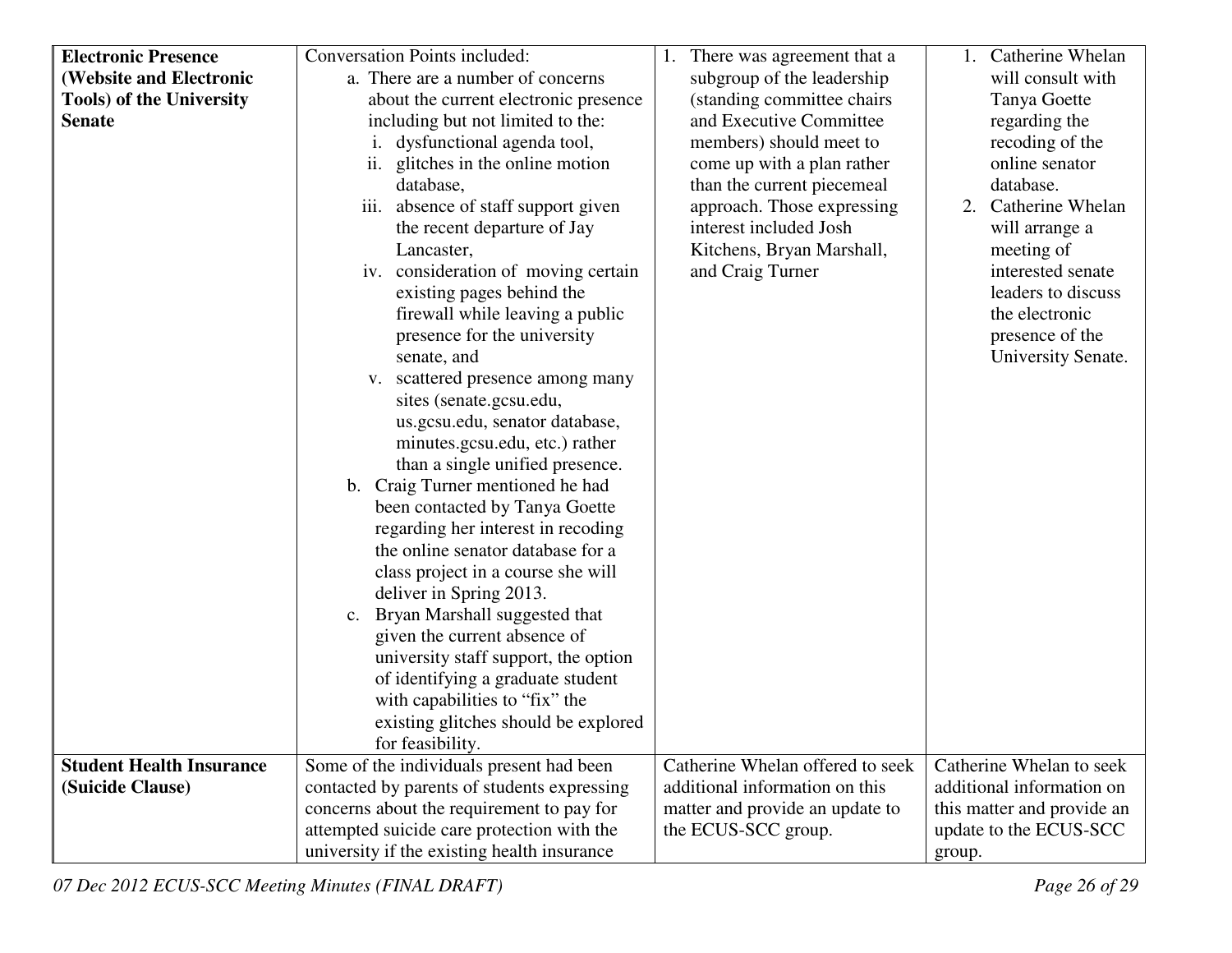|                                  | coverage of the student did not include a     |                           |                            |
|----------------------------------|-----------------------------------------------|---------------------------|----------------------------|
|                                  | suicide clause (attempted suicide care). None |                           |                            |
|                                  | of those present had knowledge of applicable  |                           |                            |
|                                  | existing policy at either the university or   |                           |                            |
|                                  | USG level.                                    |                           |                            |
| <b>Graduate Assistant of the</b> | Matthew Williams indicated that his services  |                           |                            |
| <b>University Senate</b>         | as graduate student have primarily been to    |                           |                            |
|                                  | assist Catherine Whelan with ECUS and US      |                           |                            |
|                                  | meeting preparations and follow-up. He        |                           |                            |
|                                  | reminded standing committee chairs that he    |                           |                            |
|                                  | was available to assist and support the work  |                           |                            |
|                                  | of the standing committees as well.           |                           |                            |
| <b>VIII. Next Meeting</b>        |                                               |                           |                            |
| (Tentative Agenda, Calendar)     |                                               |                           |                            |
| 1. Calendar                      | 18 Jan 2013 @ 2pm Univ. Senate A&S 2-72       |                           |                            |
|                                  | 25 Jan 2013 @ 2pm Uni. Senate committees      |                           |                            |
|                                  | 1 Feb 2012 @ 2pm ECUS/SCC Parks 301           |                           |                            |
| 2. Tentative Agenda              | Some of the deliberation today generated      |                           | Catherine Whelan will      |
|                                  | tentative agenda items for future ECUS and    |                           | ensure that such items are |
|                                  | ECUS-SCC meetings.                            |                           | added to agendas of the    |
|                                  |                                               |                           | appropriate ECUS and/or    |
|                                  |                                               |                           | ECUS-SCC meetings.         |
| IX. Adjournment                  | As there was no further business to consider, | The motion to adjourn was |                            |
|                                  | a motion to adjourn was made and seconded.    | approved and the meeting  |                            |
|                                  |                                               | adjourned at 3:18 pm.     |                            |

### **Distribution:**

First; To Committee Membership for Review Second: Posted to the Minutes Website

**Approved by:**<br> **Committee Chairperson (Including this Approval by chair at committee discretion)**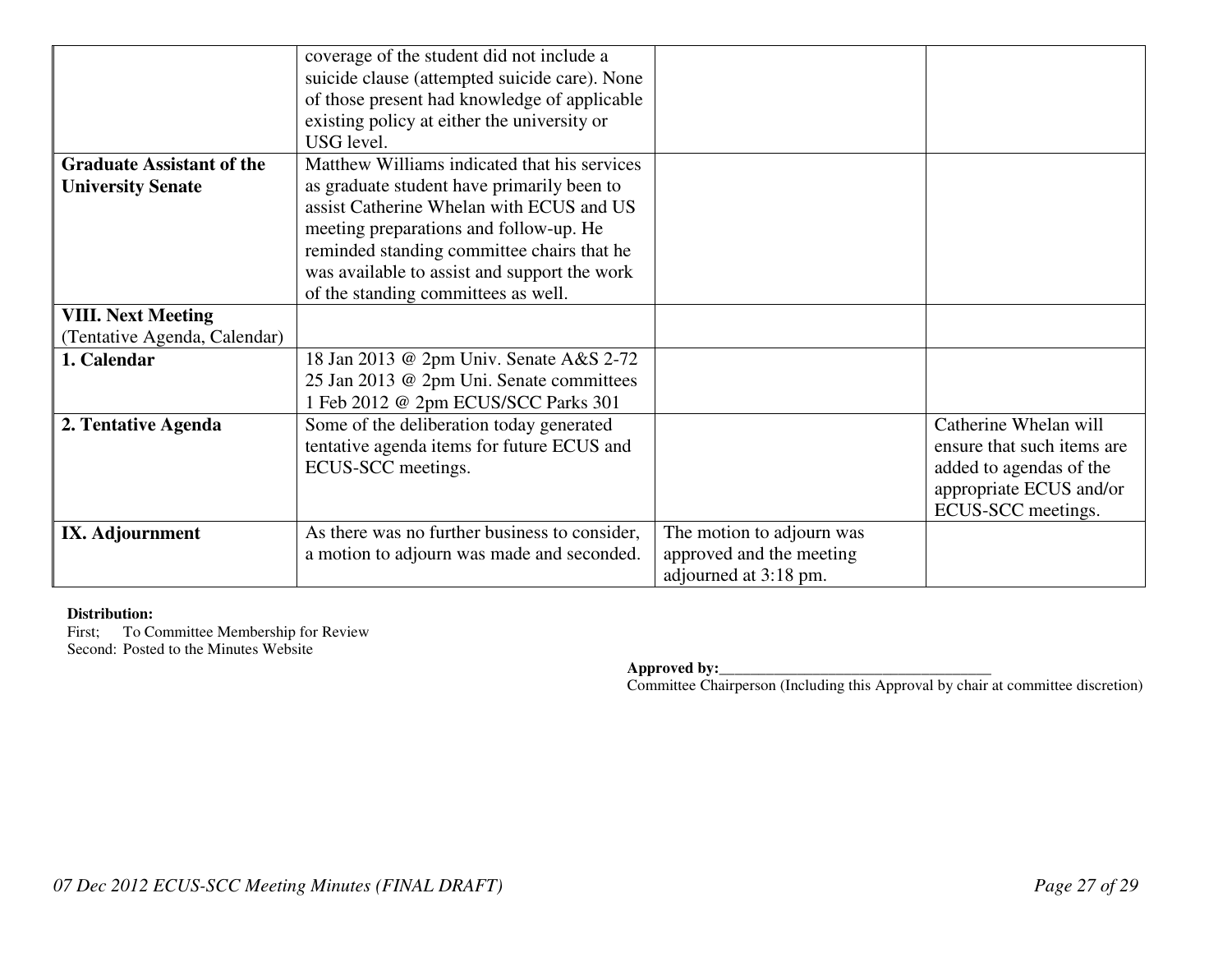# **COMMITTEE NAME:** <sup>E</sup>XECUTIVE COMMITTEE OF THE UNIVERSITY SENATE (ECUS) **COMMITTEE OFFICERS:** <sup>C</sup>ATHERINE WHELAN (CHAIR), <sup>L</sup>YNDALL MUSCHELL (VICE-CHAIR) <sup>C</sup>RAIG TURNER (SECRETARY**) ACADEMIC YEAR:** 2011-2012

## **AGGREGATE MEMBER ATTENDANCE AT COMMITTEE MEETINGS FOR THE ACADEMIC YEAR: "P" denotes Present, "A" denotes Absent, "R" denotes Regrets, "N/A" denotes Not Applicable (not on committee)**

| Acronyms                            |                                                                                                                                     | EFS = Elected Faculty Senator; |                |            |            |  |  |  |  |
|-------------------------------------|-------------------------------------------------------------------------------------------------------------------------------------|--------------------------------|----------------|------------|------------|--|--|--|--|
|                                     | $CoAS = College$ of Arts & Sciences, $CoB = College$ of Business; $CoE = College$ of Education; $CoHS = College$ of Health Sciences |                                |                |            |            |  |  |  |  |
| <b>Meeting Dates</b>                |                                                                                                                                     | $08-24-12$                     | $09 - 28 - 12$ | $10-26-12$ | $11-30-12$ |  |  |  |  |
| <b>Janet Clark</b>                  |                                                                                                                                     | P                              | P              | P          | P          |  |  |  |  |
|                                     | EFS; CoAS; ECUS Chair Emeritus                                                                                                      |                                |                |            |            |  |  |  |  |
| <b>Steve Dorman</b>                 |                                                                                                                                     | N/A                            | P              | P          | P          |  |  |  |  |
| <b>University President</b>         |                                                                                                                                     |                                |                |            |            |  |  |  |  |
| Paul Jones                          |                                                                                                                                     | R                              | N/A            | N/A        | N/A        |  |  |  |  |
| <b>Interim University President</b> |                                                                                                                                     |                                |                |            |            |  |  |  |  |
| Joshua Kitchens                     |                                                                                                                                     | P                              | P              | P          | R          |  |  |  |  |
| EFS; Library                        |                                                                                                                                     |                                |                |            |            |  |  |  |  |
| Matthew Liao-Troth<br>P             |                                                                                                                                     | R                              | P              | P          |            |  |  |  |  |
|                                     | <b>Interim Provost</b>                                                                                                              |                                |                |            |            |  |  |  |  |
| Deborah MacMillan                   |                                                                                                                                     | P                              | P              | P          | P          |  |  |  |  |
| EFS; CoHS                           |                                                                                                                                     |                                |                |            |            |  |  |  |  |
| Lyndall Muschell                    |                                                                                                                                     | P                              | P              | P          | P          |  |  |  |  |
|                                     | EFS; CoE; ECUS Vice-Chair                                                                                                           |                                |                |            |            |  |  |  |  |
| Craig Turner                        |                                                                                                                                     | P                              | P              | P          | P          |  |  |  |  |
| EFS; CoAS; ECUS Secretary           |                                                                                                                                     |                                |                |            |            |  |  |  |  |
| Catherine Whelan                    |                                                                                                                                     | R                              | P              | P          | P          |  |  |  |  |
| EFS; CoB; ECUS Chair                |                                                                                                                                     |                                |                |            |            |  |  |  |  |
|                                     |                                                                                                                                     |                                |                |            |            |  |  |  |  |
|                                     |                                                                                                                                     |                                |                |            |            |  |  |  |  |